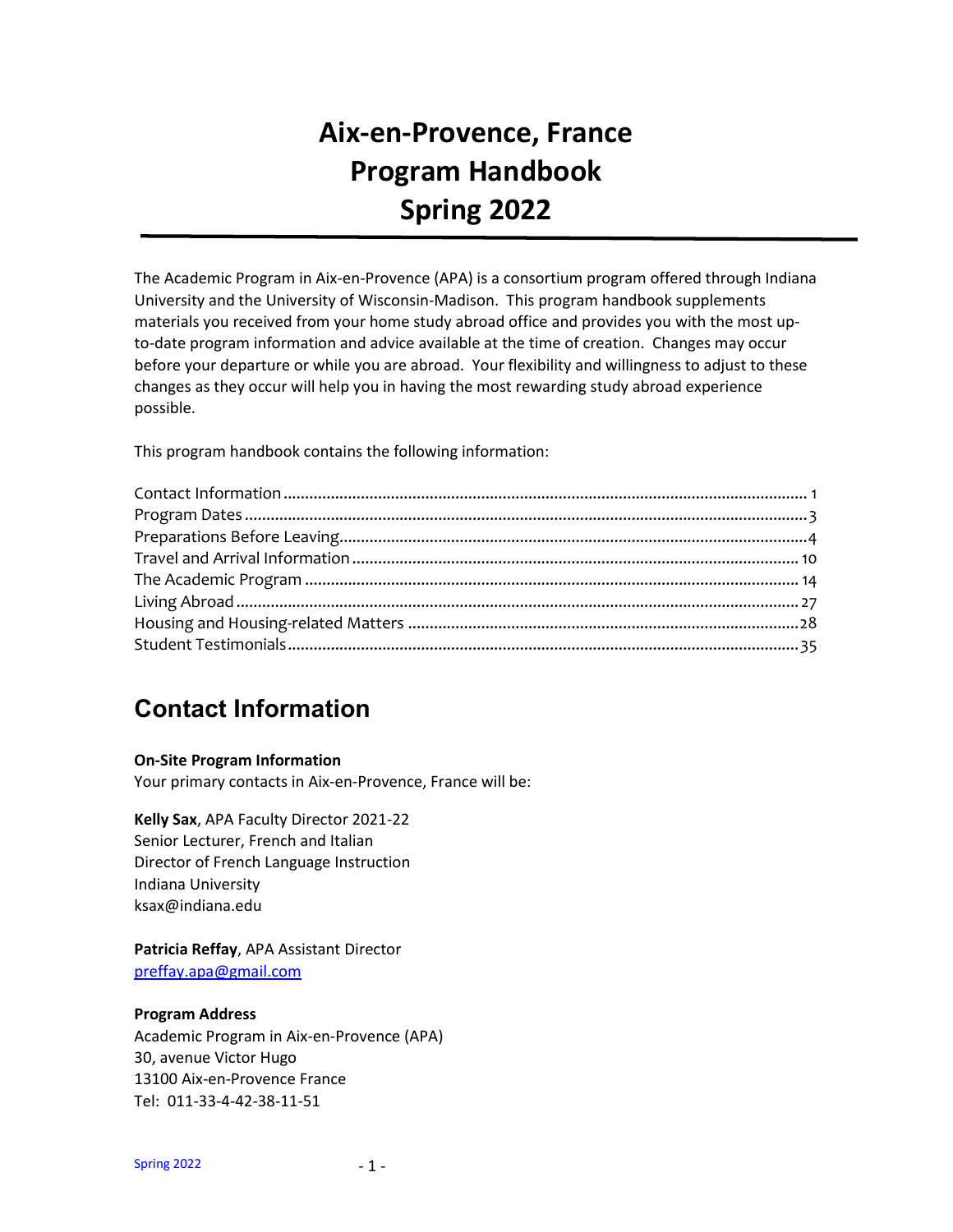Emergency Cellular Phone: 011-33-6-85-75-50-41 When calling from within France, replace 011-33 above with just 0. The APA office is generally open Monday through Friday, 9:00-12:00 and 2:00-5:00. Please give this program address to your family and friends for sending mail to you throughout the length of the program. When sending a package, be sure to label it "SANS VALEUR COMMERCIALE / EFFETS PERSONNELS".

Mail should be sent to: Student Name C/O Academic Program in Aix-en-Provence 30, avenue Victor Hugo 13100 Aix-en-Provence, France

#### **Home University Contact Information**

#### **Indiana University**

Office of Overseas Study Leo R. Dowling International Center 111 South Jordan Avenue Indiana University Bloomington, IN 47405-7709 Tel: 812-855-9304, Fax: 812-855-6452 E-mail: overseas@iu.edu Web Site: overseas.iu.edu

#### *For Academic Advising:*

**Amanda Roshan-Rawaan** Associate Director E-mail[: amarosha@iu.edu](mailto:amarosha@iu.edu) Tel: 812-855-7588

#### **University of Wisconsin-Madison**

International Academic Programs (IAP) 301 Red Gym, 716 Langdon Street Madison, WI 53706 Tel: 608-265-6329, Fax: 608-262-6998 Web: www.studyabroad.wisc.edu

#### **Kate Hamoonga**

Senior Study Abroad Advisor Tel: 608-265-6329 E-mail[: kate.hamoonga@wisc.edu](mailto:kate.hamoonga@wisc.edu)

**Matt Geisler** (Serving as) Enrollment Specialist Advisor *For Program Issues:* **Melissa Thorne** Senior Student Services Coordinator E-mail[: mcthorne@iu.edu](mailto:mcthorne@indiana.edu) Tel: 812-855-1141

#### Spring 2022

 $-2 -$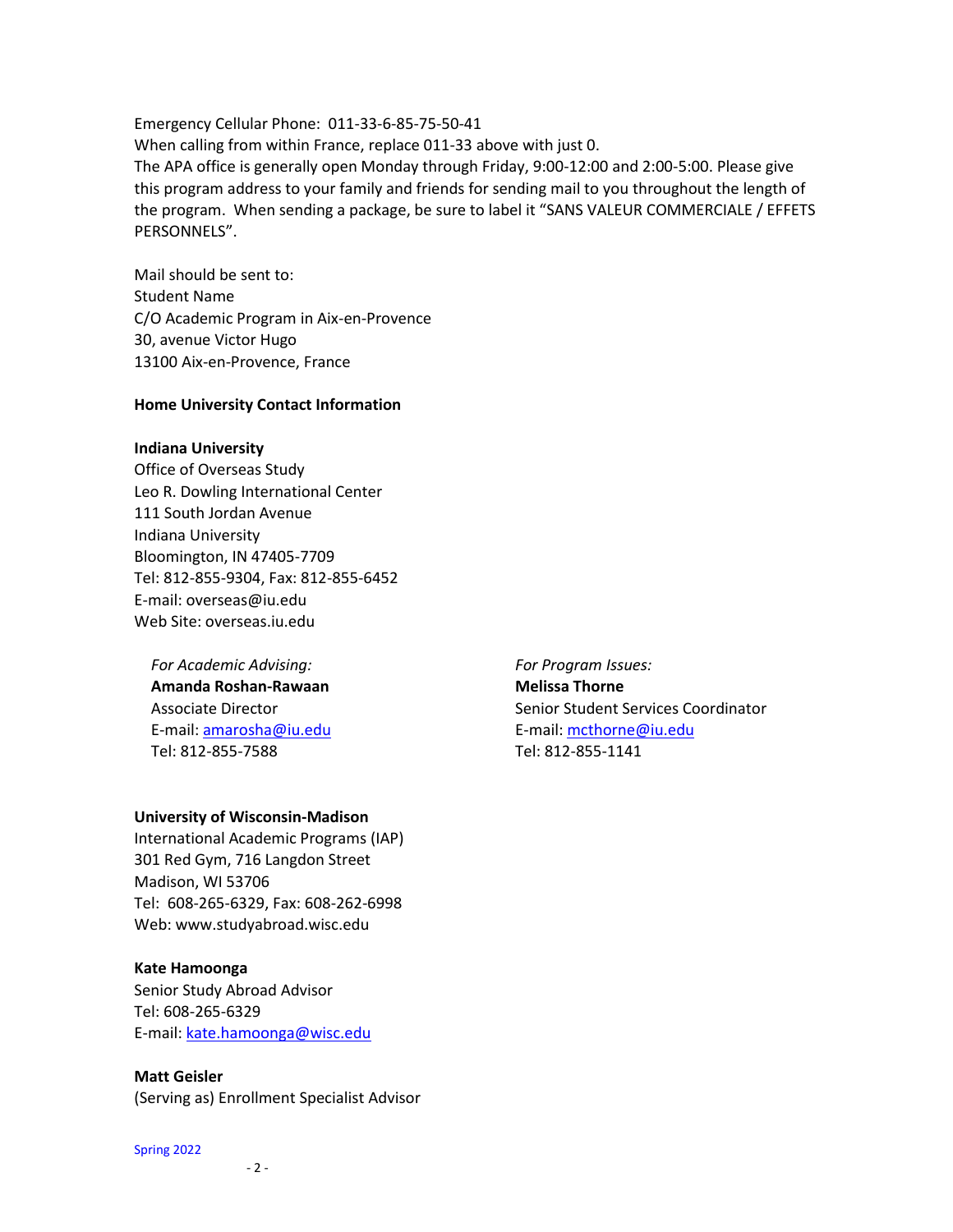Tel: 608-265-6329 E-mail: matthew.geisler@wisc.edu Matt will process UW student application materials, course equivalent requests and final transcripts.

### **Emergency Contact Information**

In case of an emergency, utilize the emergency contact numbers that will be provided to you during the onsite orientation in Aix. If you cannot get through to the onsite staff, you can call the main IAP number **(608) 265-6329** between 8:00 am.- 4:30 pm. Monday-Friday; after-hours or on weekends call the IAP staff on call at **(608) 516-9440.**

#### **Embassy Registration**

All program participants who are U.S. citizens must register at the U.S. Embassy before departure as this will help in case of a lost passport or other mishap. You can register on-line at <https://travelregistration.state.gov>. If you are not a U.S. citizen, register at your home country's embassy or consulate.

U.S. Embassy in Paris, France 2, avenue Gabriel 75382 Paris Cedex 08 Tel: (33)1-43-12-22-22 Fax: (33)1-42-66-97-83 https://fr.usembassy.gov/fr/ U.S. Consulate General in Marseille Place Varian Fry 13286 Marseille Cedex 6 Tel: (33)4-91-54-92-00 Fax: (33)4-91-55-56-95 (from the U.S.), 04-91-55-09-47 (in France) <https://fr.usembassy.gov/fr/ambassades-et-consulats/marseille-fr/>

## <span id="page-2-0"></span>**Program Dates**

The Faculty Director (FD) will consult the academic calendars *of the Université FAC ALLSH* and *Sciences Po-Aix*, as they become available, and prepare a final calendar for Program students. **You are required to remain in Aix until the conclusion of the semester.** Do not finalize any travel plans for your return to the U.S. before you have all the dates of your final exams (and make-up exams for *Sciences Po*). Unlike in the U.S., French professors do not change exam dates in order to accommodate students. Not taking an exam means failing the course**.**

| January 5           | Students arrive in Aix             |
|---------------------|------------------------------------|
| January 6 Afternoon | <b>General information Meeting</b> |
| January 7 Morning   | Guided tour of Aix                 |
| January 10-14       | Intensive Course                   |

### **Spring 2022 Academic Calendar**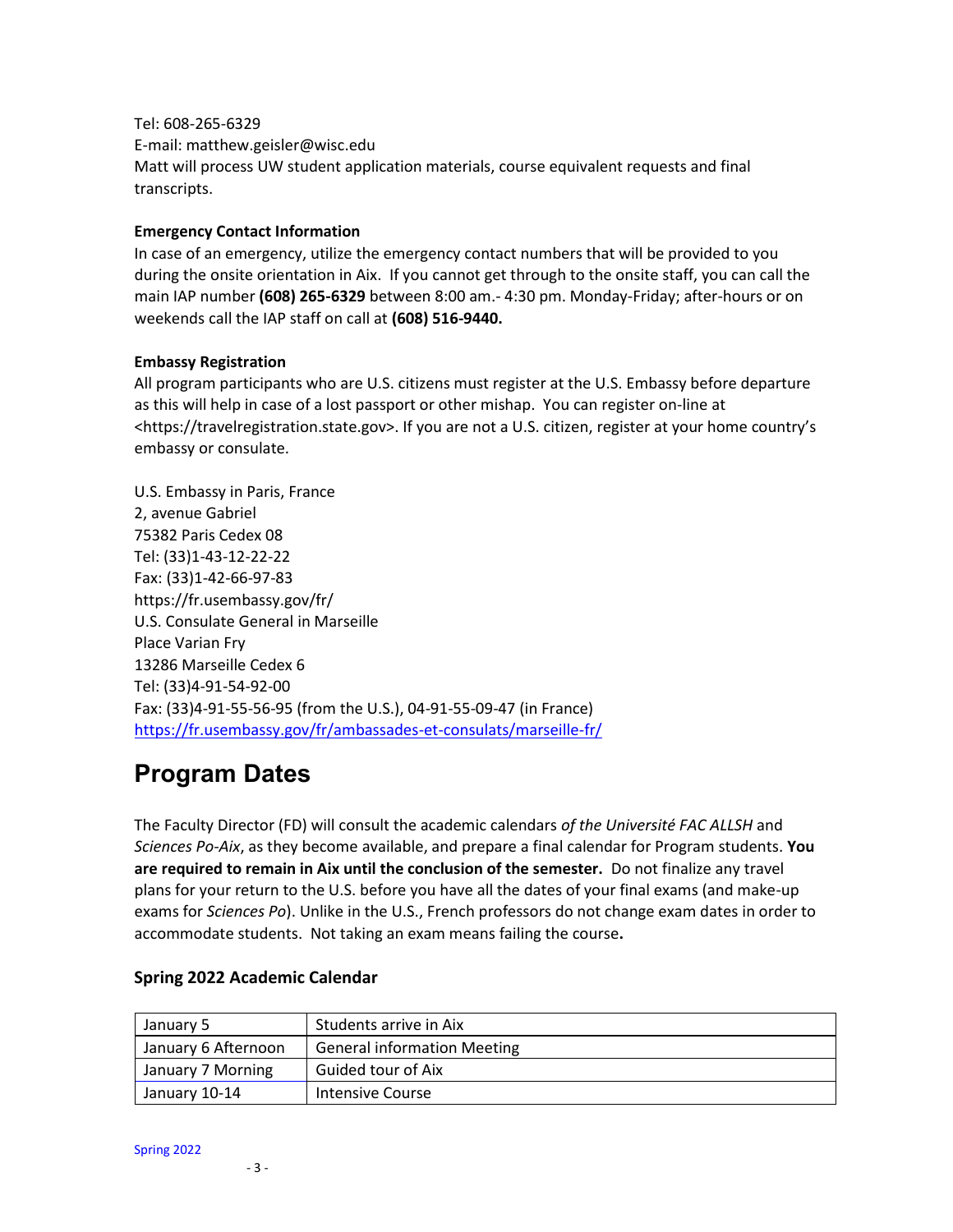| January 10-14  | Meeting and advising conferences with FD regarding selection for second |
|----------------|-------------------------------------------------------------------------|
|                | semester courses for all Students                                       |
| January 17     | 2 <sup>"</sup> semester starts at FAC ALLSH, Sciences Po & SUFLE        |
| February 5-13  | One-week break at Sciences Po                                           |
| February 12-20 | One week break at AMU                                                   |
| Early-February | Drop-add deadline for all courses (to be announced)                     |
| April 24-May 1 | Spring break at Sciences Po                                             |
| April 25-May 7 | Final examinations at AMU                                               |
| May 1          | Holiday - International Labor Day and Ascension Day                     |
| May 8          | Holiday - Armistice 1945                                                |
| May 9-May 25   | Final Examinations at Science Po                                        |
| May 26         | Holiday - Ascension Day                                                 |
| June 20 - 24   | Make-up examinations at Sciences Po                                     |
|                | Plan on staying in Aix until the end of your exams or make-up exams as  |
|                | needed.                                                                 |

The vacation periods may vary from one institution to another, and you will need to check them carefully at the *FAC ALLSH, SUFLE* and at *Sciences Po* as well as with your professors. When a legal holiday falls on a Thursday or Tuesday, many employees at public and private institutions and enterprises include Friday or Monday as part of the holiday in order to make a long weekend (called *faire le pont*).

You should check with your professors as to whether their classes will meet on such days. If class meetings are canceled due to holidays, strikes or absence of the professor, there will usually be extra make-up sessions at the end of the semester.

Students need to consult with the professor and watch bulletin boards so as not to miss make-up classes. Plan to stay until the end of the exam period so as not to jeopardize your academic work.

# <span id="page-3-0"></span>**Preparations Before Leaving**

## **Immigration Documents & Pre-Departure Items to Gather**

### **Passport**

A passport is needed to travel to France and to obtain your student visa. Apply immediately for a passport if you do not already have one. Passport information and application forms can be found on the U.S. State Department website passports.state.gov. If you already have your passport, make sure it will be valid for at least six (6) months beyond the length of your stay abroad.

### **Visa**

You will receive detailed instructions from your study- abroad advisor about applying for your visa. The French visa process for a long-stay student visa is complex and can take approximately 8 weeks total to complete. All participants, unless they are EU citizens, will need to go through the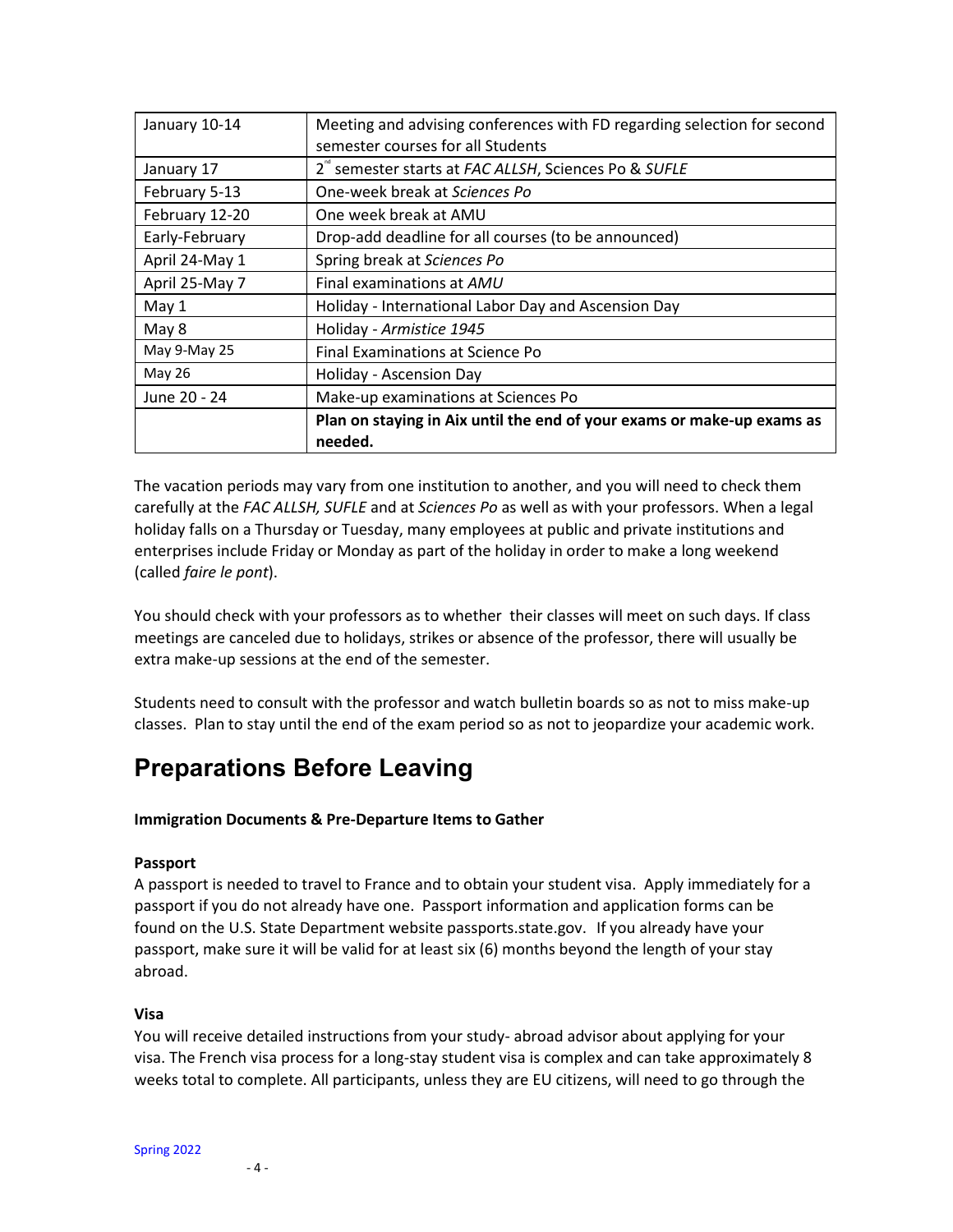process and should plan to prepare documents that need to be presented in person at a processing center in Chicago.

## **Photographs - Total of 2 or 3 (depending on program track)**

**SUFLE and AMU:** You will need a total of 1 passport size photo for your registration at AMU/SUFLE. In addition you will need 1-2 photos for your visa application, depending on how you submit your application. More information will be provided in the visa instruction packet.

**Sciences Po**: You will need 1 passport size photo for your registration at Sciences Po. In addition, you will need 1-2 photos for your visa application, depending on how you submit your application. More information will be provided in the visa instruction packet.

## **Proof of Health Insurance**

We advise participants to take written proof of health insurance coverage to the visa appointment.

● **Indiana students** are automatically covered by a policy that is included in the Indiana University program fee.

● **Wisconsin students** are automatically covered by CISI health insurance, which is included in the UW-Madison program fee.

## **Inoculations**

We recommend that you consult with your health care professionals about any recommended inoculations, such as a tetanus shot, before departure. Ask your doctor if you need any shots to travel to countries outside of France (in North Africa, for example) as well. Be sure to bring with you all official records of your inoculations. If your home institution requires you to be vaccinated for COVID-19, this requirement is also in place for your study abroad program. If not, it is highly recommended that you be vaccinated for Covid-19 before going to France, as this will allow you to request the French "pass Sanitaire" currently required in order to eat in restaurants and cafes, to gain entrance to museums and theaters, and to ride on long distance busses and trains.

## **International Student ID Card (ISIC)**

This card will be very useful to you in Europe, entitling you to a number of reduced student rates in fees and tickets including museums, concerts, movies, and rail and air travel. It also carries evacuation insurance as well as emergency legal, financial, and medical assistance. More information can be found online a[t www.isic.org.](http://www.isic.org/) Students are not required to have an ISIC card, but it is recommended.

## **Pre-Departure Academic Preparations**

Required Pre-Departure Conferences with Your Advisor

Indiana students: You must complete the advising process with Overseas Study as outlined in the Overseas Advising Form e-form and by your study abroad advisor. You are ultimately responsible for meeting your degree requirements.

**Wisconsin students**: You must confer with your major advisor regarding your major prior to your departure for Aix and fill out an IAP Advising Worksheet which needs your major advisor's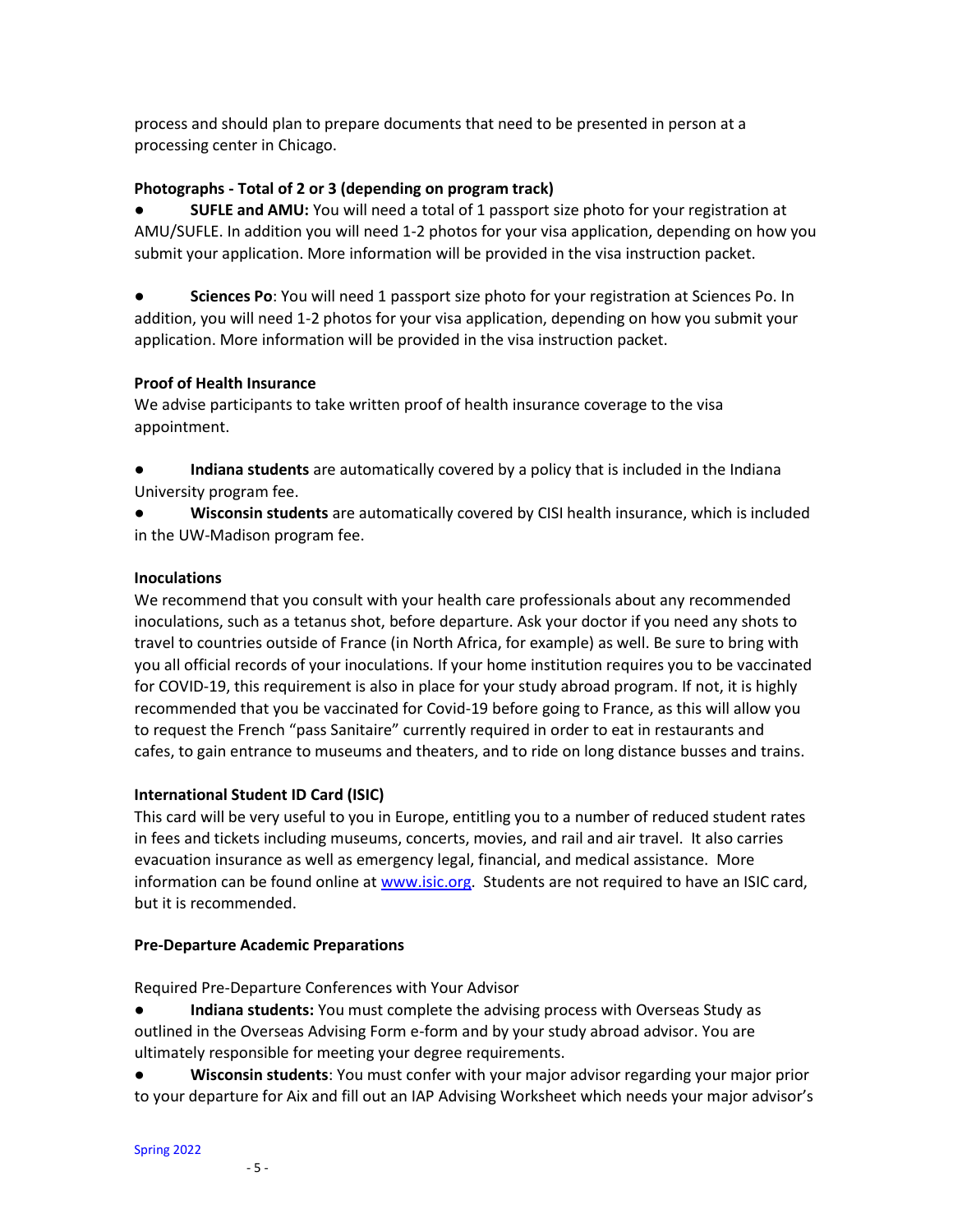signature. See your My Study Abroad account for details. If you have not declared your major, discuss this with the Faculty Director in Aix as soon as possible, before you begin selecting courses at the French institutions.

#### Language

It is important for you to keep up with the French language prior to your departure for Aix. You should review your favorite reference grammar book, which you might find useful to bring to Aix with you. The Academic Program in Aix has several copies of different grammar books, such as L.- F. Hoffmann's *L'Essentiel de la Grammaire Française*. The Program also has French dictionaries as well as an excellent encyclopedia. However, you will probably want to buy the *Petit Robert* or the *Petit Larousse* for daily use after you have arrived in France. In addition, you should become familiar with a good bilingual dictionary and bring it with you as well. Most students find either of the following two dictionaries very useful: *The Collins Robert French Dictionary* and *Harrap's French-English-French Dictionary.* For everyday quick reference purposes, the smartphone French-English dictionary app, *Word Reference*, is very useful.

#### Literature

We strongly advise that you read as much French literature as possible before going to France. You might, for instance, enjoy reading works associated with Aix-en-Provence in particular or Provence in general. For example, the novels Zola sets in "Plassans" (his name for Aix), or the novels of Jean Giono, poems by René Char, Germaine Nouveau, and Jean de La Ceppède, and the letters of Mme de Sévigné.

#### Civilization

Read issues of *Le Nouvel Observateur*, *L'Express*, *Le Point*, etc. before you leave for France. In addition, read newspapers such as *Le Monde*, *Le Figaro*, and *Libération*. These newspapers are available on the web. They will help you familiarize yourself with current issues in France.

For a better grasp of French society and Provence, read some of the following books:

• Carroll, Raymonde. *Evidences Invisibles: Américains et Français au quotidien*. Paris: Seuil, 1987. (It deals with differences between Americans and French cultures). Chapters include studies of "*L'amitié," "Le téléphone," "Se renseigner," "Le couple,"* and body language). English version: *Cultural Misunderstandings*.

• Barlow, J. and J.-B. Nadeau, *Sixty Million Frenchmen Can't Be Wrong*. Version française: *Pas si fous ces Français*!

- Mayle, Peter. *A Year in Provence*
- De Larabetti, Michael. *Tales from Provence*
- Fisher, M.F.K. *Two Cities in Provence*
- Guide Michelin (vert), *Provence* (Get the French version to help you build vocabulary).

• Clarke, Stephen. *Talk to the Snail* (Humorous accounts of surviving and thriving in French culture)

#### **Handling Money Abroad**

#### **Arrival**

You should bring 100-200 euros **in cash** with you for taxi fare, food, etc. for the first few days.

#### Spring 2022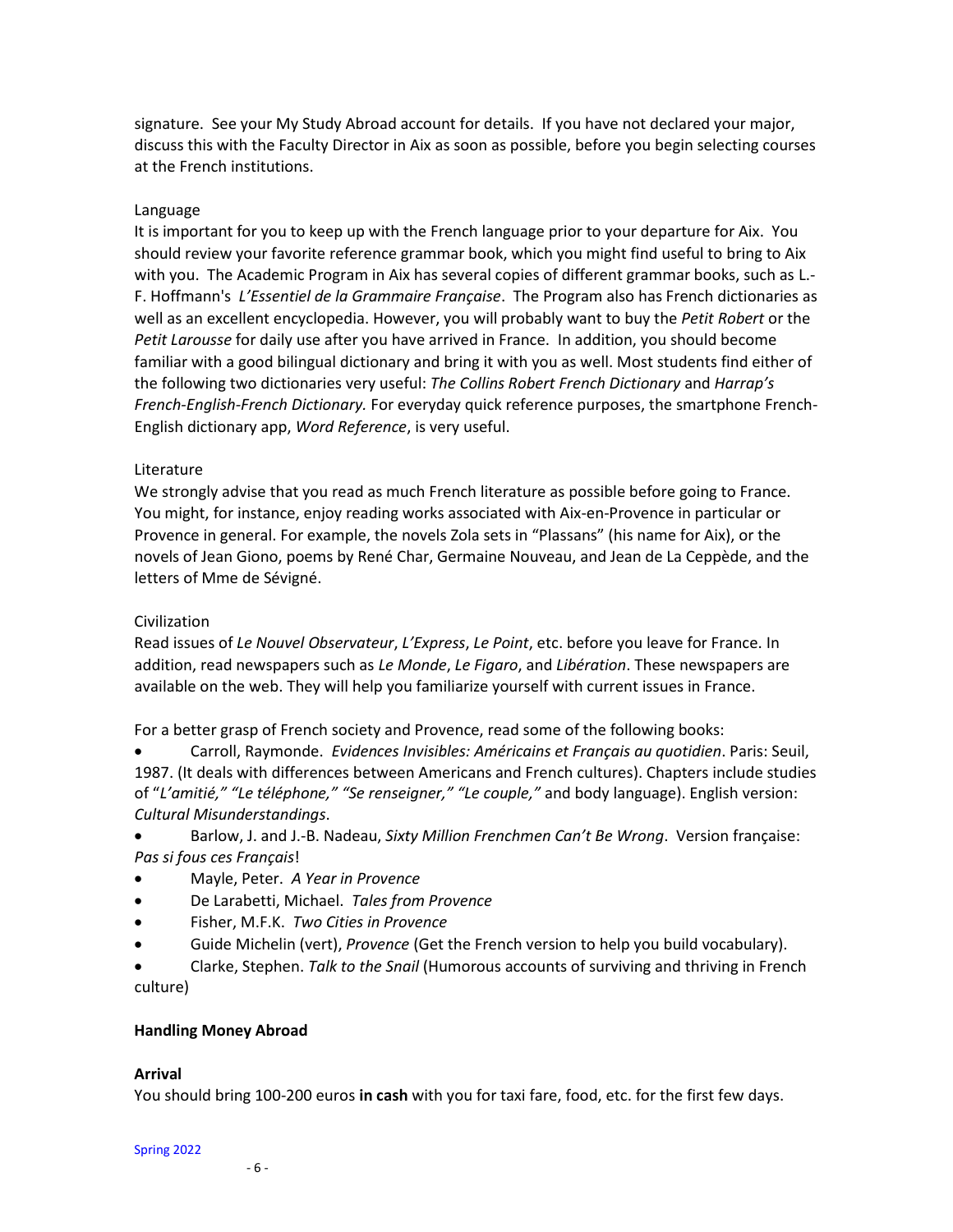Some banks like Chase will order currency for you while you are still in the US. Alternately, you can withdraw money in France directly from an ATM using your American bank debit card. **Make sure to notify your bank and/or credit card company of your travels** before departure so that they do not block your card(s); many allow you to do this online.

Within the first week or two of your arrival in Aix, you will need enough CASH to be able to cover your first two months' housing expenses (rent and security deposit: 1,200-1,400 euros). Most students either use their American ATM card to withdraw cash from their American bank, or effect a one-time bank transfer between their American bank and French bank account (which will be set up upon your arrival in Aix). Be aware that your bank at home will set limits on how much cash you can withdraw each day on an ATM card, so it may not be possible for you to withdraw enough money on one day to cover your first two month's housing expenses. You may wish to ask your bank to increase your daily withdrawal limit before departure. Also, be aware that use of American ATM cards and bank transfers usually come with fees (see notes below on next page). While APA does not endorse any particular service, some students recommend *transferwise.com* for sending large amounts of money as it has lower fees than many banks.

In Europe, as a general rule, avoid buying foreign currency (either with travelers checks or cash) at airports, railroad stations, and especially hotels and stores: they charge higher fees than at currency exchange places, which in turn charge slightly higher fees than the banks. Do not depend on the exchange rate published in newspapers; it is a bank-to-bank rate, and what you will get is often at least 5% less. A good website to check typical cash rates i[s www.oanda.com](http://www.oanda.com/).

## **NOTE: Checks, bank drafts as well as bank-to-bank transfers are assessed heavy fees and sometimes take weeks to process.**

| Taxi fare for arrival day in Aix                                      | 40 to 70 euros depending upon arrival train<br>station (40 euros) or airport (70 euros)                                                                                                                                                                                                          |
|-----------------------------------------------------------------------|--------------------------------------------------------------------------------------------------------------------------------------------------------------------------------------------------------------------------------------------------------------------------------------------------|
| Rented room and board: one month rent<br>due immediately upon arrival | Approximately 680 euros                                                                                                                                                                                                                                                                          |
| Rented Room: one month rent due<br>immediately upon arrival           | Up to 450-550 euros                                                                                                                                                                                                                                                                              |
| Apartments: two months' rent (deposit +<br>one month rent)            | You will need to pay the equivalent of two<br>months' rent when signing the lease for the<br>apartment (deposit + one month's rent). Monthly<br>rent for apartments varies depending on the size of<br>the apartment. You should calculate approximately<br>500/600 euros per student per month. |

### **Here is a list of estimates of funds you will need upon arrival:**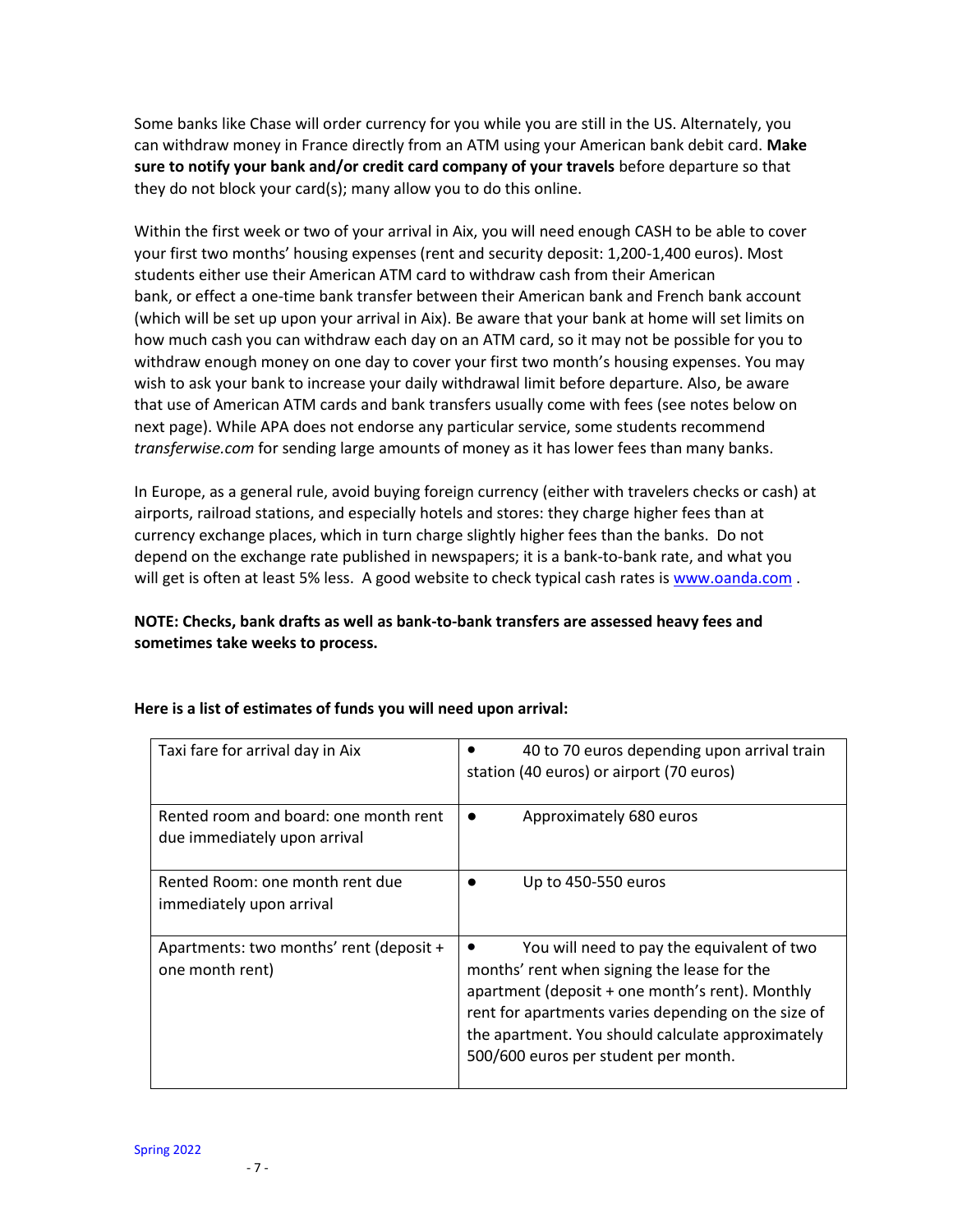| Tenant Insurance which includes personal   • | Tenant insurance is mandatory for all             |
|----------------------------------------------|---------------------------------------------------|
| liability                                    | housing in Aix apartments; approximately 60 euros |
|                                              | I for the semester.                               |
|                                              |                                                   |

Estimates of funds for items that you may find useful upon arrival:

| Cell phone                                 | Between 30-90 euros    |
|--------------------------------------------|------------------------|
| Cell phone prepaid card                    | Between 15-45 euros    |
| International calling card                 | Approximately 8 euros  |
| Free Mobile monthly phone subscription for | Approximately 20 euros |
| smart phone                                |                        |

## **Attention!!!**

If you wish to use your US cell phone in France, don't forget to have it **unlocked** before leaving the US, because it is difficult to do it here. In order to do so, you will need to contact your US provider before your departure.

## **Using Credit Cards and Debit Cards in ATMs**

A generally reliable way to get money from the U.S. is to use a debit/ATM card with a VISA logo. It is also possible to withdraw money from your VISA or MasterCard credit card; however, credit card companies often charge very high interest rates for "cash advances". IT IS IN YOUR BEST INTEREST TO FIND OUT WHAT THE FEES ARE BEFORE YOU LEAVE THE STATES. Using a debit card that withdraws directly from your checking account in the U.S. will likely avoid these fees. Regardless if you use a credit card or debit card, you will likely be charged international transaction fees.

Machines that accept CIRRUS are more common than those that accept PLUS debit cards (see the back of your card for the CIRRUS logo). VISA is accepted in more places than AMERICAN EXPRESS or MASTER CARD.

Before you leave for France, **notify your bank/credit card company the dates that you will be abroad.** In trying to identify theft, banks will cancel debit/credit cards when they suspect any unusual card activity (i.e. a resident of the Midwest who suddenly makes a purchase in France). Also, make sure the card you are bringing has been used in the US at least once.

If you charge purchases to your card, you will get a slightly better exchange rate than you will get at French banks. Groceries, personal items, clothes, train tickets, and many other items can be purchased with a card, though some stores may have a policy of accepting it only for purchases above a certain amount.

You should never type your PIN number when a third party can see it. It is better to lose your card, which can easily be cancelled, than to reveal your PIN number to a stranger.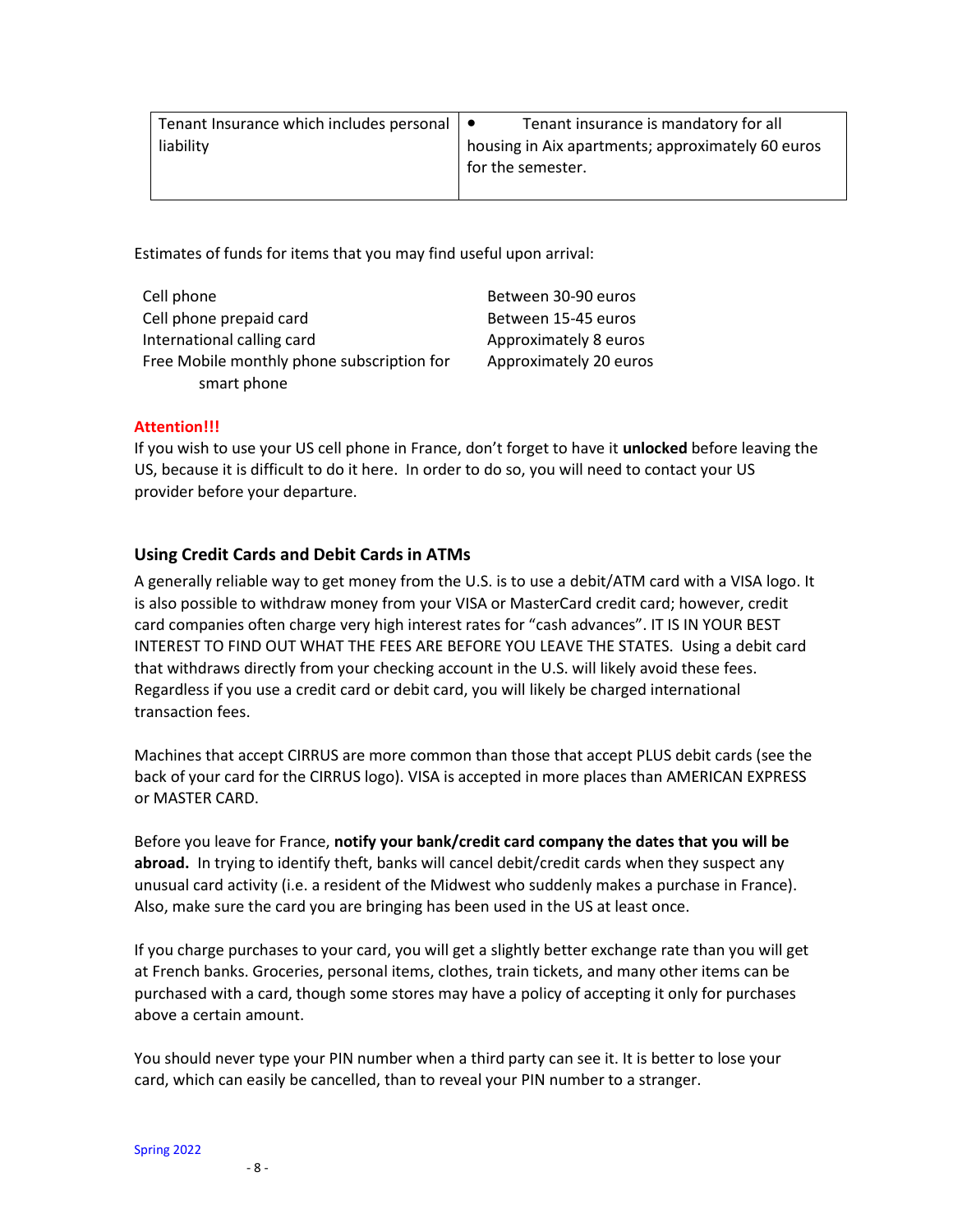### **Banking System**

At your on-site orientation meeting in Aix, a bank employee will outline how French banks work and how you can open an account. It is highly recommended that you open an account for practical reasons.

#### **Insurance**

#### *Sécurité Sociale* (Health Insurance)

APA participants are required to be covered by the French system of *Sécurité Sociale* (health insurance). The APA staff will assist in completing the required documents. This is in addition to the insurance you are provided by your home institution because the US coverage is greater than that available through the French insurance.

#### **Travel Insurance**

APA does not insure your luggage or your personal belongings while you are on the program or traveling. We recommend strongly that you take out travel insurance (especially with theft coverage), either from a local travel agent or from your own insurance agent.

#### **Renter's/Liability Insurance**

In addition to the required health insurance, you will also need to obtain "renter's insurance", which is a type of insurance for your housing that includes personal liability insurance. Personal liability in the "renter's insurance" is needed to register at French universities. The Program works with an insurance company which can provide you this insurance for about 60 euros per person for the semester. (For more details on this mandatory insurance, see *Renter's Insurance* under *Living Abroad*.)

#### **Packing**

Past participants have recommended the following packing suggestions:

A sleeping bag may be useful for extra warmth in your room or when staying in hostels or camping.

Warm weather clothing (a warm coat, hat, gloves, a heavy sweater...) is needed for winter in Aix or when traveling in northern regions of France or Europe.

Do your own research regarding local weather in Aix on websites such as

http://france.meteofrance.com/france/accueil or [www.aixenprovencetourism.com.](http://www.aixenprovencetourism.com/)

Bed sheets are not furnished in most apartments, so be prepared to buy them upon your arrival.

Prescription drugs or special vitamins should be brought with you (a semester's supply). Bring a letter from your physician certifying your medical need for the drugs and dosage and remember that is important to keep all medications in original bottles. If you do bring written prescriptions, make sure that they are written clearly and in generic terms.

Contact lens solutions and products are twice as expensive in France, so it is recommended that you bring a semester's supply with you. Additionally, it is recommended that you bring glasses/contact lens prescriptions with you in case of loss or damage.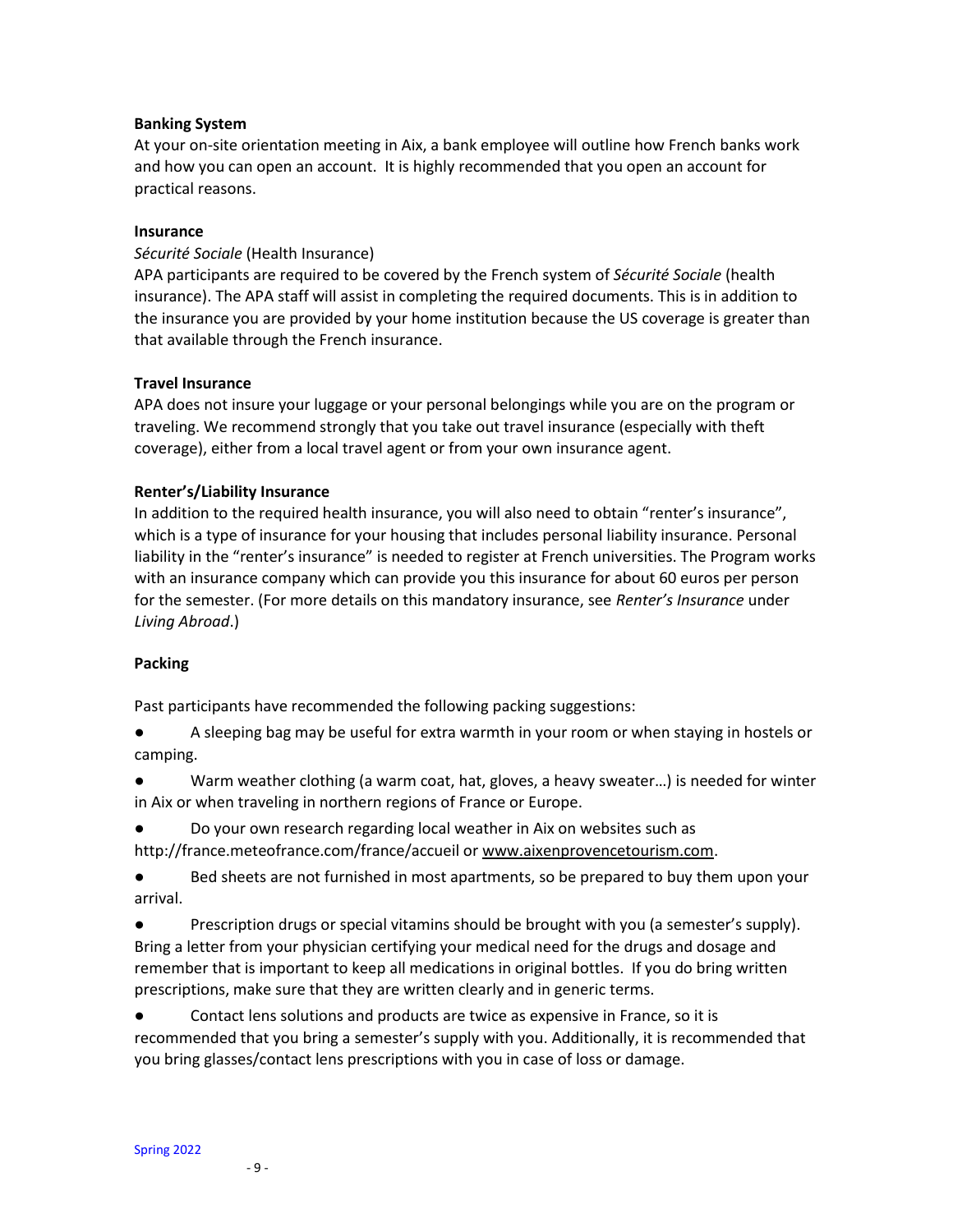The electricity current in France is 220 volts, whereas the U.S. is 110 volts. An adapter or converter may be necessary for certain electronic items. If you buy an adapter/converter, make sure it will work for the specific item for which you need it.

- Flip-flops are very useful in showers when traveling.
- Pack essential items in your carry-on luggage just in case your checked luggage is delayed.

## **Shipping**

Packages sent from U.S. to France:

- Custom duties may be high (check your local post office for exact prices)
- Send packages to the program office:

Name of student

Academic Program in Aix-en-Provence (APA)

30, avenue Victor Hugo

13100 Aix-en-Provence France

- Write: "SANS VALEUR COMMERCIALE / EFFETS PERSONNELS" on the front of the package
- (to avoid having to pay customs taxes).
- Do not send prescriptions or over-the-counter drugs.

Mail sent from France to the U.S.:

- Students should visit the local post office in Aix for information on shipping packages.
- Stamps are readily available at any "*Tabac*."
- Mailboxes for letters and postcards are located throughout the city.

Using Overnight Transporters:

Customs duties can be very expensive, especially when packages from the US are sent via overnight transporter. The overnight transporter will pay customs and send you the bill for the customs fees even after having released your parcel.

# <span id="page-9-0"></span>**Travel and Arrival Information**

All participants are expected to make their own travel arrangements and must arrive in Aix on the first scheduled day of the program. Participants who choose to arrive earlier are responsible for making their own housing arrangements. APA program staff is not available to assist with early housing arrangements and luggage cannot be left at the program office.

Arrival by air: The closest airport to Aix-en-Provence is the Marseille-Provence airport (which is located near a city called Marignane, so it is also sometimes called the Marignane Airport). Its airport code is MRS.

Arrival by train: There are two different train stations ("gare") associated with Aix: 1) the **gare SNCF Aix Centre-Ville** is located right in downtown Aix about 1 block from the APA program office; 2) the **Gare TGV** is the high-speed train station and is located about 15 minutes by bus outside of Aix. Depending on your point of departure, you may arrive by train either at the downtown Marseille station (Marseille-St. Charles) and from there take a local train or bus to the downtown Aix train or bus station; OR you might take the TGV (express train) directly to the "Aix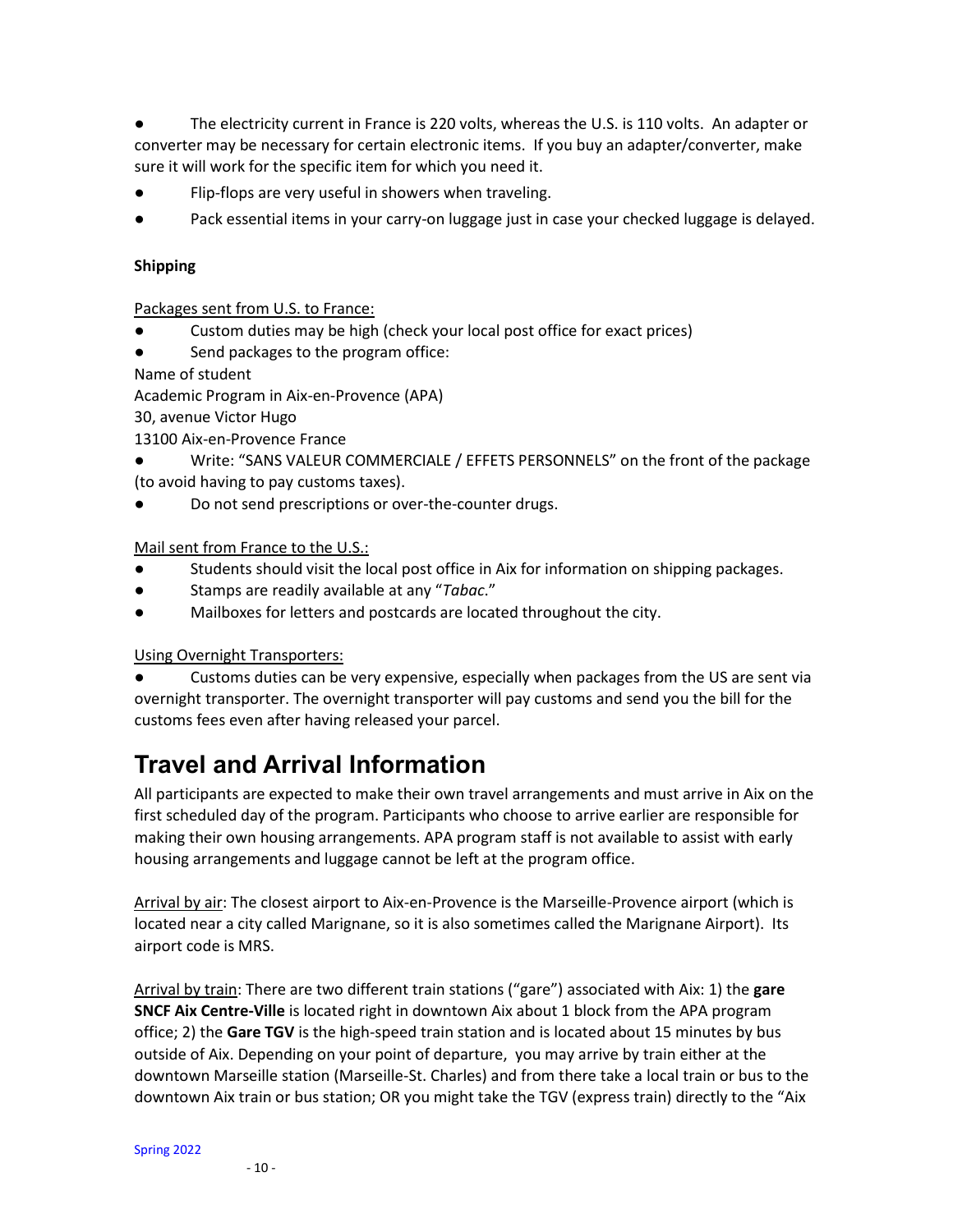TGV" train station, if you're coming from Paris, for example. (Note: The TGV train will stop for **only 3 minutes** at the Aix TGV station, so be prepared to disembark very quickly!). If you arrive at the gare TGV there are regular shuttle buses ("navettes") you can take to arrive in downtown Aix. For more information, consult[:https://www.lepilote.com/ftp/document/fiche-horaire-2021-40](https://www.lepilote.com/ftp/document/fiche-horaire-2021-40-uk-bat.pdf) [uk-bat.pdf](https://www.lepilote.com/ftp/document/fiche-horaire-2021-40-uk-bat.pdf)

Whether you arrive by plane or by train, we strongly recommend that you take a taxi to get to your destination in Aix (the Hôtel Adagio, unless other arrangements have specifically been made for you by the program), because moving around with a lot of luggage can be difficult and very tiring.

## **Arrival Day**

Students will either be lodged directly in their permanent housing, or the Program will also have reserved rooms to be shared with other students for the first day at Aparthôtel Adagio, 3 rue des Chartreux. The cost of this stay is covered by the program.

You are responsible for getting to the temporary hotel or to your French family's apartment on the first day of the program.

If you decide not to take a taxi…

## **1. From the Marseille-Provence Airport**

You can take one of the blue shuttle buses, which go directly to Aix. Look for the sign "*Navette Aix-en-Provence – Aéroport*". These buses run every 30 minutes, and will take you to the bus station (*gare routière*) in Aix. Fare: 10.00 euros.

### **2. From Aix TGV**

You can get from the TGV station to Aix with a shuttle bus, which will drop you off at the bus station in downtown Aix. These shuttles run every 30 minutes and cost approximately 5.00 euros.

## **3. From Marseille (St. Charles) – the train station in Marseille**

You can take the train or the bus (both located in the St Charles train station) to the center of Aix. Both run every 10-20 minutes.

Once in Aix, here are Google Map directions to the hotel Adagio:

**From the downtown train station**:<http://g.co/maps/m98rw> **From the Aix bus station**[: http://g.co/maps/g5fb7](http://g.co/maps/g5fb7)

### **Taxi**

Taxi in Aix: **04 42 27 71 11**

Approximate fares to get to downtown Aix (Hotel Adagio) by taxi:

- From Marseille-Provence airport: 70 euros
- From Marseille railway station: 60 euros
- From Aix TGV railway station: 40 euros

Spring 2022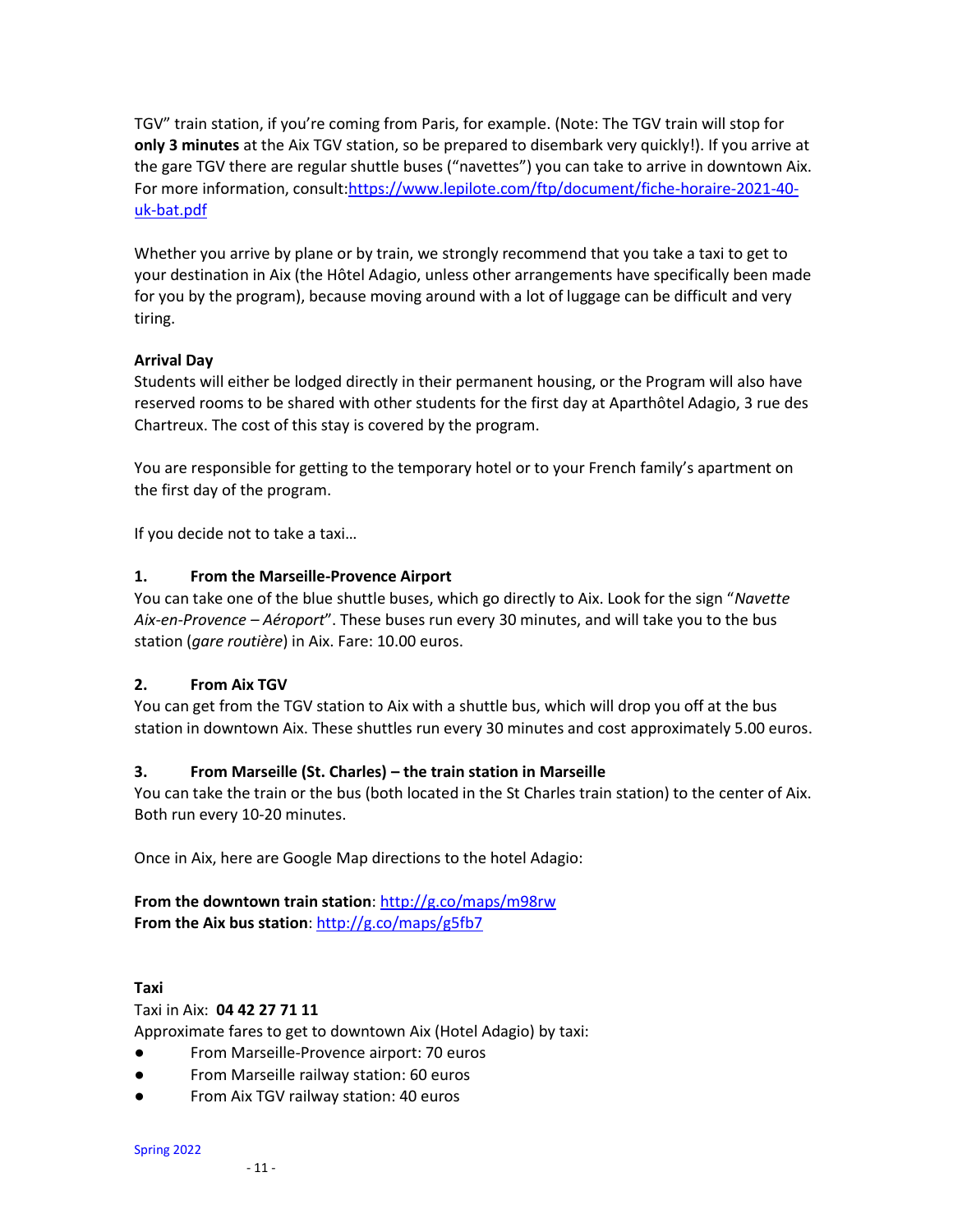- From downtown Aix railway/bus station to hotel: 10 ~15 euros
- Price per suitcase (on top of regular fare): 1 euro.

Note that fares will be slightly higher (+10 euros) after 7pm. SHARING A TAXI WITH OTHER STUDENTS FROM THE PROGRAM IS A GOOD WAY TO SAVE \$!

## **Here is a map and key showing the locations of places you'll want to know about when arriving in Aix:**

1. APA Program office: 30, Ave. Victor Hugo

2. Aparthotel Adagio: 3 rue des Chartreux (this is where you will stay here for the first few days while apartment hunting)

3. Bus station (Gare routière): Ave. de l'Europe (where you will be dropped off if you take the airport shuttle or the bus from Marseille)

- 4. Aix downtown train station (Gare SNCF Aix Centre-Ville)
- 5. The Faculty Director's apartment: 2A Place du Général de Gaulle

6. Centre Schumann (l'Université-- where most students will attend classes; 29, Ave. Robert Schumann)

7. Sciences Po (where students majoring in poli sci or international relations will study; 25, rue Gaston Saporta)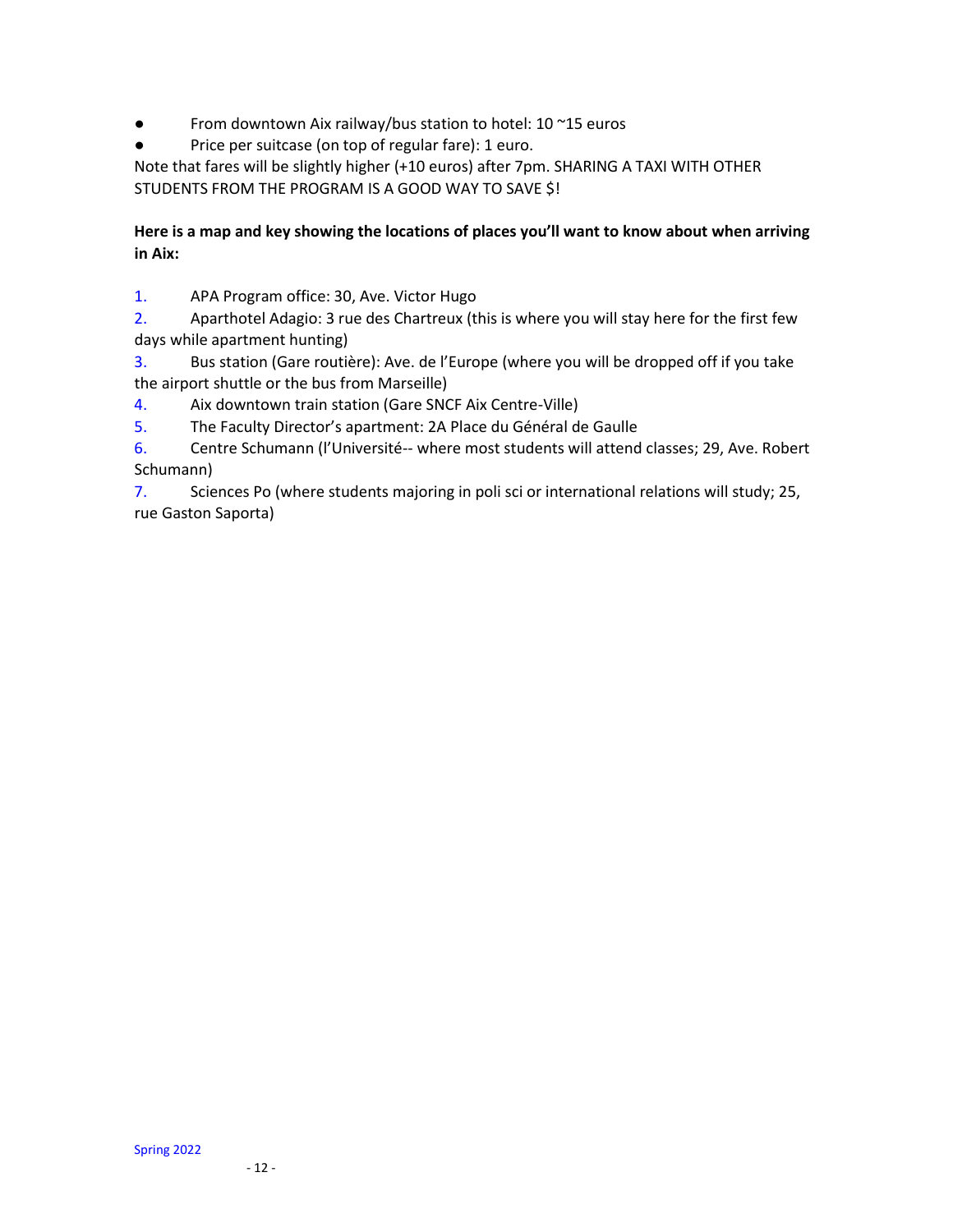

The bus or train station (Gare Routière or Gare SNCF Aix Centre-Ville) to the Hotel Adagio is about ½ mile. Walking unencumbered would take you about 15 minutes. Walking with one or more suitcases may be difficult, especially on top of jetlag, which is why we suggest taking a taxi. But that's up to you!

If you would like to **print a more detailed map** of downtown Aix to familiarize yourself with your future stomping grounds, one can be found at:

<http://en.aixenprovencetourism.com/aix-plans.htm>

## **If You Arrive Early**

As mentioned at the beginning of this section, students are expected to arrive on the first day of the program. Prior to that day, program staff will not be available to assist you. If you arrive earlier, you must make your own housing arrangements. Here are some suggested places to stay:

● Check availability at Adagio Aparthotel (3, rue des Chartreux – Tel : 04 42 37 98 98).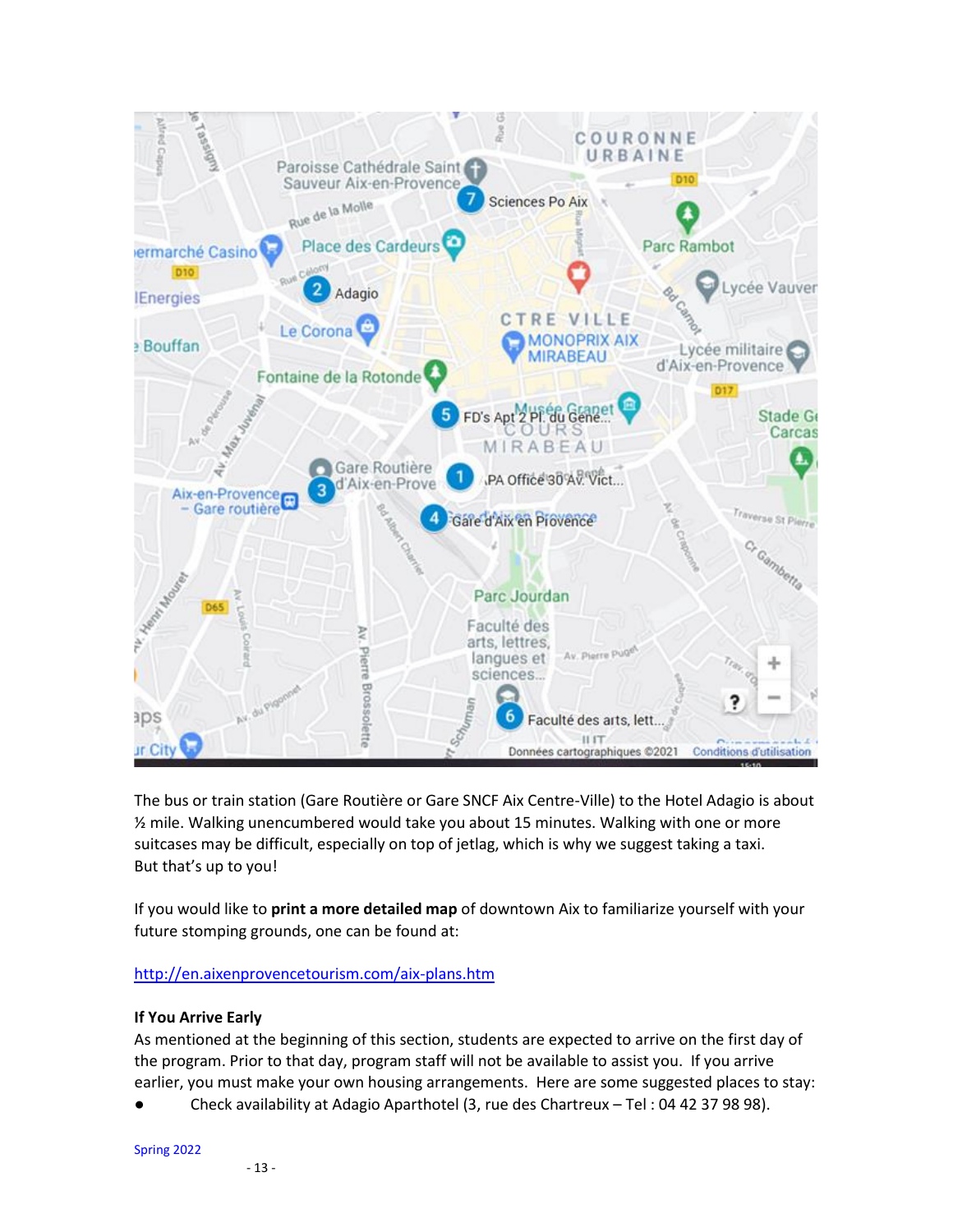- Hôtel de France 63 Rue Espariat tel : 04 42 27 90 15, website:
- http://www.hoteldefrance-aix.com/
- Hôtel Le Concorde, 68 Boulevard du Roi René tel : 04 42 26 03 95, website: http://hotelaixenprovence-concorde.com/

If you decide to make a reservation in another hotel, make sure that the hotel is in the center of the city.

## **After You Have Arrived**

## **Orientation**

Orientation is run by the staff of the office the day after your arrival. All the students who are not staying with a family will stay temporarily at the hotel. Upon arrival, you will be given a card with all the emergency phone numbers and a \*map of the city of Aix-en-Provence with instructions on how to get to the program office and to the site of orientation activities.

\*Students wishing to familiarize themselves with the layout of Aix before arriving can find a map of the city center online at: [http://www.aixenprovencetourism.com/wp-](http://www.aixenprovencetourism.com/wp-content/ressources/maps/plan-aix-cv-fr.pdf)

[content/ressources/maps/plan-aix-cv-fr.pdf](http://www.aixenprovencetourism.com/wp-content/ressources/maps/plan-aix-cv-fr.pdf) and a map of Aix in its larger context here: <http://www.aixenprovencetourism.com/wp-content/ressources/maps/plan-aix-periph-fr.pdf>

Orientation includes:

- A tour of central Aix-en-Provence
- Several mandatory academic and administrative meetings
- Information on the French university system
- Visits to the institutions where you will be attending classes
- Housing information
- Safety precautions talk with a police officer
- Meeting with a psychologist on cross-cultural differences and culture shock

# <span id="page-13-0"></span>**The Academic Program**

## **General Information**

## **Role of the Faculty Director (FD)**

During the 2021-2022 academic year, the FD is Professor Kelly Sax from Indiana University. In the program, the FD serves as your academic advisor and will schedule an individual appointment with you during the first few weeks in Aix to discuss your course selections. The FD will help you work closely with faculty and academic advisors at your home school to develop a course of study that meets program guidelines and keeps you on course for graduation. The FD is also responsible for obtaining your grades from the French professors and transmitting the record of course titles, credits, and grades to your home university.

## **THE FRENCH INSTITUTIONS**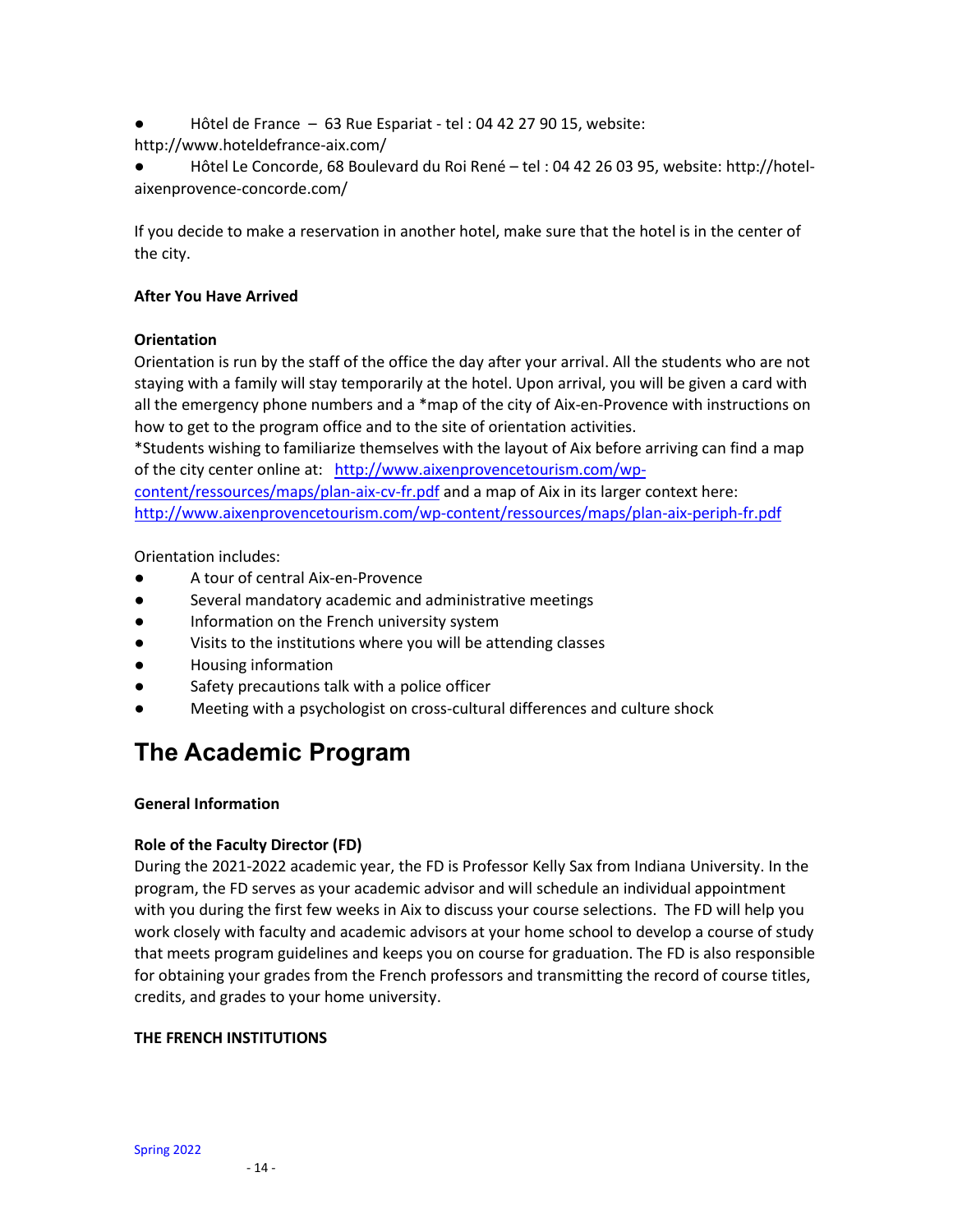On January 1, 2012, the three Universities of Aix-Marseille (Université de Provence, Université de la Méditerranée and Université Paul Cézanne) merged to become one single university entity: *Aix-Marseille Université (AMU)*.

This new university represents approximately 70,000 students, 6000 professors, researchers, technicians and administration staff, and covers all the disciplinary fields. It is by far the largest university in France.

Participants will take courses at one of the following three academic institutions in Aix-en-Provence:

1. *FAC ALLSH (*Faculté des [arts, lettres, langues, sciences humaines](http://www.univ-amu.fr/faculte-arts-lettres-langues-sciences-humaines)*) = part of AMU (Aix-Marseille Université)*

### 2. *Faculté des Sciences = part of AMU.*

3. *SUFLE (Service Universitaire de Français Langue Etrangère)* = part of AMU, French language and culture institute (for students who go to Aix with only 4 semesters of French or are at a lower level)

4. *Sciences Po-Aix* = part of *AMU (Aix-Marseille Université)*

The *FAC ALLSH* is currently the largest College at AMU, offering courses principally in Anthropology, French literature, Linguistics, Psychology, Sociology, Education, History, Geography, and foreign languages.

<http://allsh.univ-amu.fr/>

Students majoring in science may take *one* science course at the *Faculté des Sciences* at the Montperrin campus in Aix. It is imperative that close consultation occur well ahead of the student's arrival in Aix, between the student's adviser in the US, the Faculty Director, and the office of the International Academic Programs. The Faculty Director will provide available information on the course(s) the student is contemplating taking. Both the student and the adviser are encouraged to be flexible in terms of course selection and allocation of credits, and to be cognizant of the value of cultural differences in science education. <http://sciences.univ-amu.fr/sites-geographiques/aix-montperrin>

*SUFLE* is the language institute associated with AMU where lower level students will take their classes. Students will be in class with other international students learning French language and culture.

<http://sufle.univ-amu.fr/formations/cours-francais-a-plein-temps>

#### *Sciences Po-Aix*

#### <http://www.sciencespo-aix.fr/contenu/international/>

The APA program has agreements with *Sciences Po-Aix* so that only a certain number of program participants may register at this institution each year.

Since enrollment is limited, *Sciences Po* will review the transcripts of APA students who wish to take classes at *Sciences Po*. APA students who wish to attend *Sciences Po*, the Political Studies Program, are expected to declare a major, or at least a minor, in one of the disciplines offered at *Sciences Po* (Political Science, International Studies, Social Science) prior to arriving in Aix and to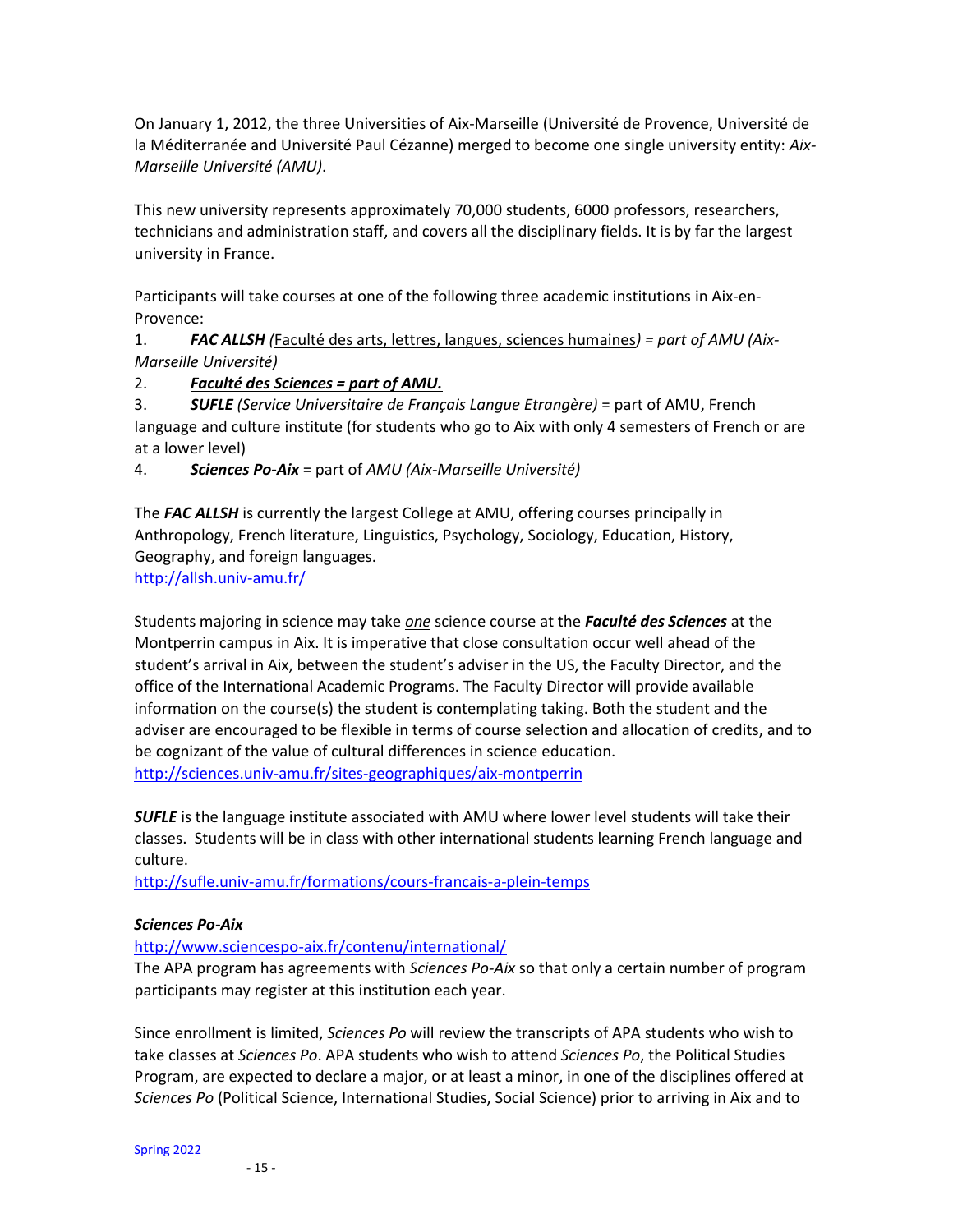have taken at least two university-level courses relating to political science, political theory, political philosophy, social-science theory, European history, or similar topics. The *Sciences Po* Director will judge each candidate's background in these fields and his/her level of French before making the final acceptance decision.

Contrary to what its name might suggest, *Sciences Po* should not be perceived as a Department of Political Sciences in the American sense. Courses that one would normally find in an American Political Science Department are available; however, *Sciences Po* offers an interdisciplinary education that aims to provide students with a general knowledge from which to choose a field of specialization that is of particular interest to them.

Linked to the Departments of Law, Economy and the Sciences at the University of Aix-Marseille, *Sciences Po* offers classes taught by professors and researchers at the Law School and with professionals working in the fields of International Relations, Finance, International Commerce and Communication.

#### **Strikes in France**

Student and faculty strikes often take place in France due to political, economic, and social conditions common in France. Such strikes often result in class cancellations for a few days or even weeks until the strike has been resolved. In the event that prolonged strikes result in multiple weeks of missed classes, APA and IAP will attempt to arrange special make-up courses with the goal of allowing students to continue with those courses affected by the strikes.

#### **Intensive Language Course:** *Cours intensif*

This course is required for all students at the beginning of the program in Aix. The various sections of the *Cours intensif* are taught under the auspices of the *Service Universitaire du Français Langue Etrangère (SUFLE)* of *Aix-Marseille Université.* 

#### *Cours intensif*

Students will have a one-week intensive language course. One credit will be awarded for this presession coursework.

#### **Course Information FAC ALLSH and Sciences Po-Aix**

#### **A. Courses at the** *FAC ALLSH*

All courses at the *FAC ALLSH* are semester-long courses. Some include a discussion section, called *travaux dirigés (TD),* in addition to the main lecture. If a course includes a lecture and a discussion section, students must take both. Students receive 1 to 6 credits depending upon the total number of contact hours.

## **A COURSE OR A TD MEETING FOR 1-1.5 HOURS PER WEEK = 1 US CREDIT IF MEETING FOR 13 WEEKS***.*

#### **B. Courses at** *Sciences Po***-***Aix*

Courses offered at *Sciences Po* are either formal lecture-type courses or discussion classes called *conférences de méthode.* The lecture courses meet 20 hours (2 credits) during the semester.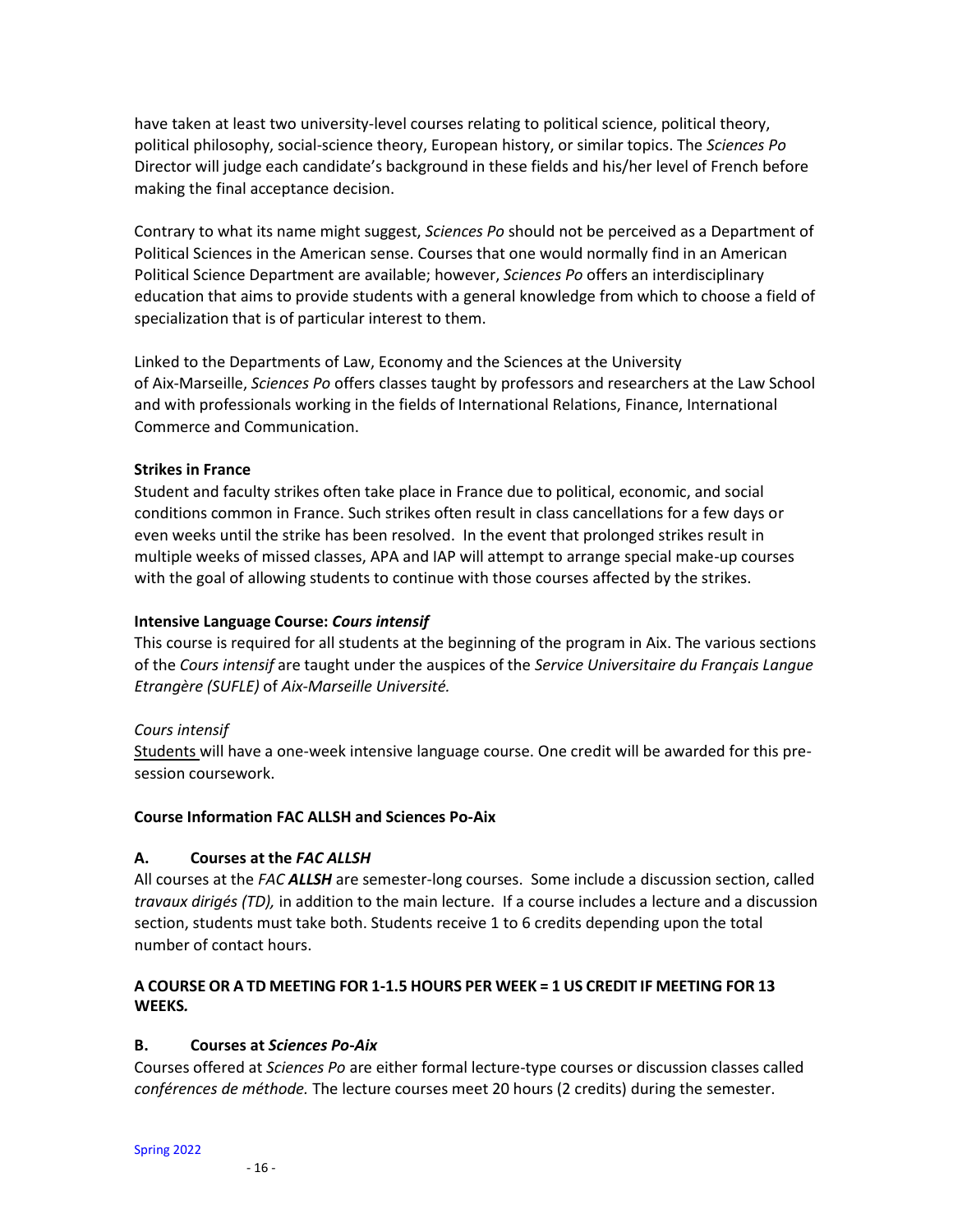Many courses at *Sciences Po* are now offered in one or more "periods" of 5 weeks duration; courses can be offered entirely in a single period, or spread across two, while some (semester courses) run across all three. Courses that meet in only one period will generally meet twice per week. You are *strongly* advised to spread your courses for the term across all three periods rather than grouping many of them into one or even two. Be aware that even if a course meets only in the first period (i.e., the first five weeks of the semester), its final exam may well be during the final exam period in May.

Students enrolled in courses at *Sciences Po* cannot take first year courses, nor the course *Culture Générale*. Students should be aware that most final exams are oral, not written.

Non-Certificate Program – *Programme d'Etudes Politique Semestriel* (PEPS)

Students must select from a variety of elective courses (maximum of 7 courses) and *conférences de méthode* for a maximum of 18 credits. The student's choice must include one or two *conférences de méthode* classes and one of the two conferences de méthode must be « *Français langue étrangère* ».

## **C. Program Courses:** *Cours du Programme*

The *cours du Programme* or Program courses are taught specially for students participating in the APA program. These semester-long courses carry 2 credits and most of them are 30 hours long.

### ● *Méthodologie universitaire –* **2 credits (30 hours)** *FAC ALLSH* **students**:

*FAC ALLSH* students must take the course offered by the *SUFLE* and called "*Introduction à la méthodologie universitaire*. This course will help students understand the methodology of the dissertation and the *commentaire composé*. The course will also help students overcome difficulties in grammar and writing.

## ● *"La Provence à travers le cinéma: mythes et réalités" -* Instructor : Dr. Kelly Sax, 2 credits  $(30$  hours) –  $2^{nd}$  semester

Provence holds a special place in the French imagination, evoking stereotypes of sun, sea, lazy, strong-accented, pastis-drinking, petanque-playing locals, or brash violent Marseillais. In this course we will consider how Provence is portrayed through cinema, and expand our own understanding of Provencal culture by analyzing its recurring themes, social structure, and historical influences. Required extracurricular excursions and site visits will complement class discussions. Students should plan approximately 50 euros for extracurricular class visits.

## ● **"***Expression orale / Prise de parole en français*" - **2 credits (30 hours)**

Instructor : Monsieur Claude Pelopidas

The objective of this course is to improve the students' oral language skills in using the techniques of the theater. Attention is paid to the rhetorical conventions of academic discourse, pronunciation, intonation and rhythm as well as communication strategies.

## ● **"La France et l'actualité internationale" - 2 credits (30 hours***)*

## Instructor**:** Monsieur Claude

Terrorism, proliferation of nuclear arms, Arab revolutions, the rise of extremism ...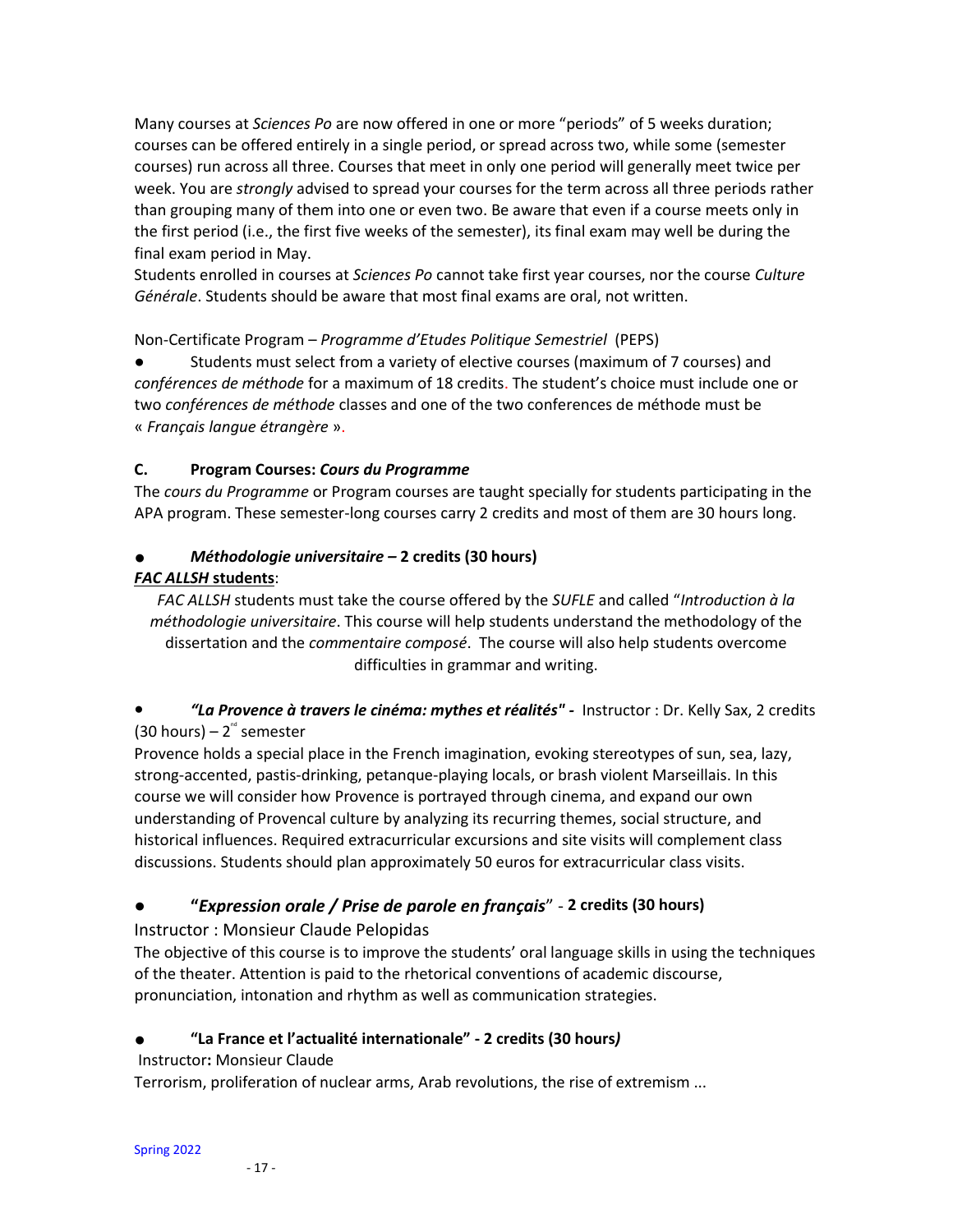From Afghanistan to North Korea through Iraq, Iran and the West, this course seeks to examine international current events through the evolution of French foreign policy, especially the origins and consequences of the major conflicts shaping the beginning of the third millennium.

During the semester in Aix you must carry a **minimum** of 14 (including 1 credit for the Intensive course) credits and no more than a **maximum** of 18 credits depending on which track you are enrolled in.

Exceptions to these limits require advance written permission from your study abroad office and/or the Dean of Students office.

Once the French academic calendar begins, your overall program must be one of the following:

### **I - STUDENTS WHO HAVE BEEN SELECTED TO GO TO** *SCIENCES PO* **MUST TAKE:**

Programme d'Etudes Politiques Semestriel (PEPS) including the conférence de méthode "Français langue étrangère" + no more than 2 Program courses

#### **II -** *FAC ALLSH* **STUDENTS**

*FAC ALLSH* students are students who have not applied for *Sciences Po* or students who have not been selected to take classes at *Sciences Po.* They will take the following combination of classes:

Cours sur *la méthodologie universitaire* (2 cr) + no more than 4 *FAC ALLSH* courses for a minimum of 11 additional credits (maximum 15 additional)

OR

Cours sur l*a méthodologie universitaire* (2 cr) + no more than 4 *FAC ALLSH* courses + no more than 2 Program courses (*FAC LSH* courses and APA courses for a minimum of 11 additional credits, maximum 15 additional)

#### **III -SUFLE STUDENTS (Lower-level language track)**

SUFLE students will enroll in a fixed curriculum of morning language classes offered through SUFLE, plus elective workshops offered in the afternoon for a minimum of 13 US credits for the semester.

#### **SUFLE LANGUAGE COURSE**:

Students are placed in the most appropriate level based on the test results of the mandatory test taken by all students upon arrival. This course covers all aspects of the language (written comprehension, written expression, aural comprehension, oral expression). Depending on student language level: 10 hours to 12 hours 30 of language courses / week and possibly phonetics instruction (1.5 hours)

#### **SUFLE THEMATIC WORKSHOPS**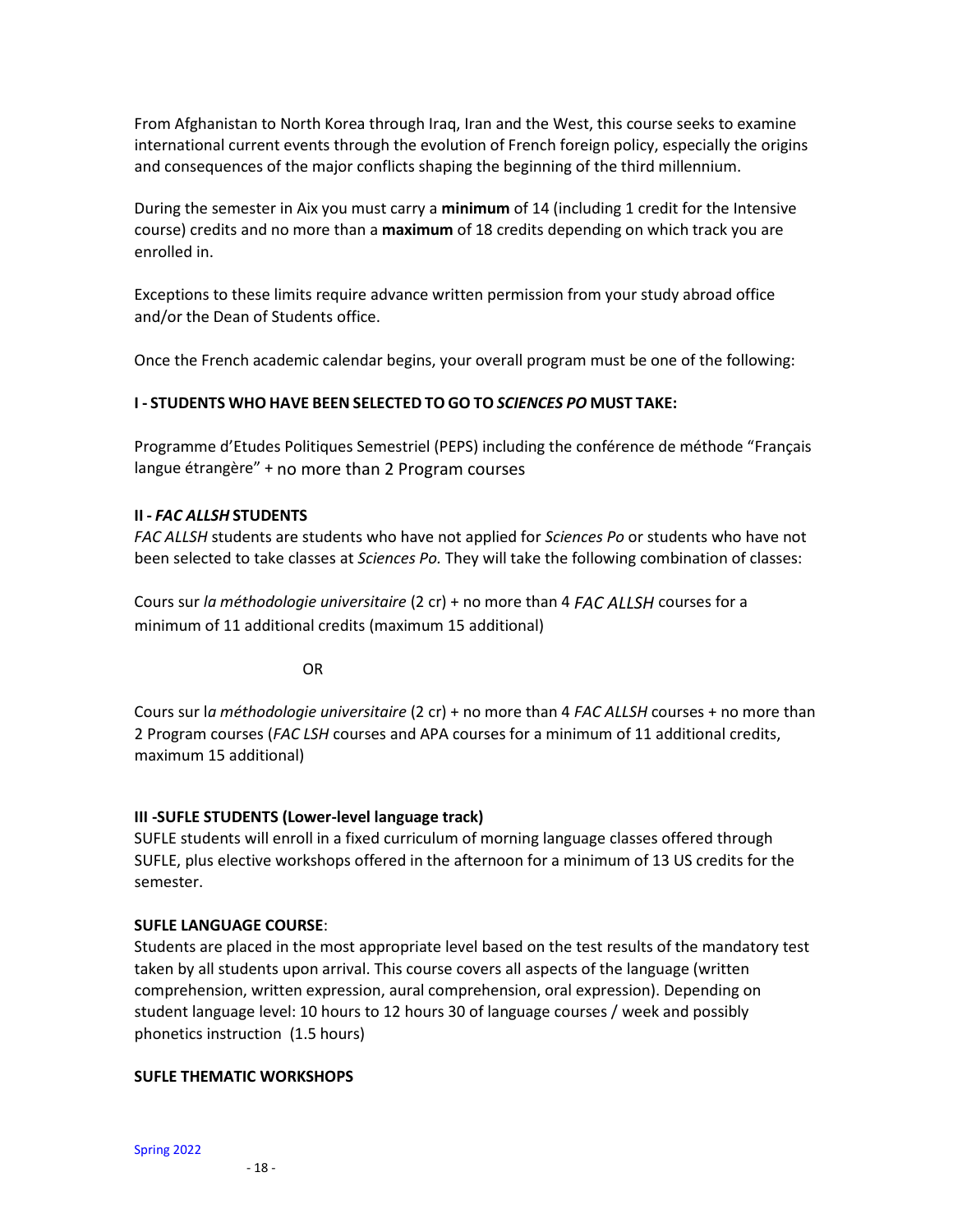Depending on their language level, students have to select a minimum of 2 or 3 thematic workshops

Sample Thematic Workshops:

- o Objectifs spécifiques
- o Histoire de la langue française
- o Presse et Multimédia
- o Panorama de la littérature française
- o Culture et histoire
- o Cinéma francophone
- o Communication orale
- o Discussions philosophiques
- o Ecriture créative
- o Techniques de l'écrit
- o Panorama des arts français

#### **No other combination of classes is allowed in the APA program.**

In the context of any given course, you are expected to complete all work that degree-seeking students at the *FAC ALLSH, SUFLE* and *Sciences Po* are expected to complete. However, you should be aware that the structure of the French institutions in which courses are taken is not the same as undergraduate programs in the United States. Degree-seeking students (i.e., students following a fixed set of courses) specialize from the beginning of their university studies.

Courses at the *FAC ALLSH* and *Sciences Po* are often embedded in larger and more comprehensive modules (groups of courses) meant to be taken together and provide in-depth training in a particular area. APA students rarely take all the courses in a particular module. Rather, you will choose parts of the module (the equivalent of individual courses in the U.S.) that interest you and fulfill your needs.

Some of the large courses have parallel *travaux dirigés* (TD) for discussions, questions and answers, and supplementary work. If you enroll in such a large course, you must also enroll in a parallel *travaux dirigés* section. Similarly, you may not enroll in a parallel *travaux dirigés* section without also enrolling in the related large course.

#### **French Institutions**

French educational institutions are often less "user-friendly" than American ones. The period between the distribution of the *plaquettes* (see *Academic Structure and Courses* below) and the first few weeks of class often strikes APA students as disorganized. Once you are in Aix, APA will give you all the information necessary to register as a student.

No matter where you are enrolled, the general rule is that you will do the same oral and written work as that required of French students. You will take the final examinations at the same time as the French students, unless the professor of the course, in agreement with the Faculty Director, wants to evaluate your work in a different manner. This may depend on the level of the course. If you are enrolled in one of the certificate programs, you will be required to meet the academic obligations and final exam requirements as specified for that program.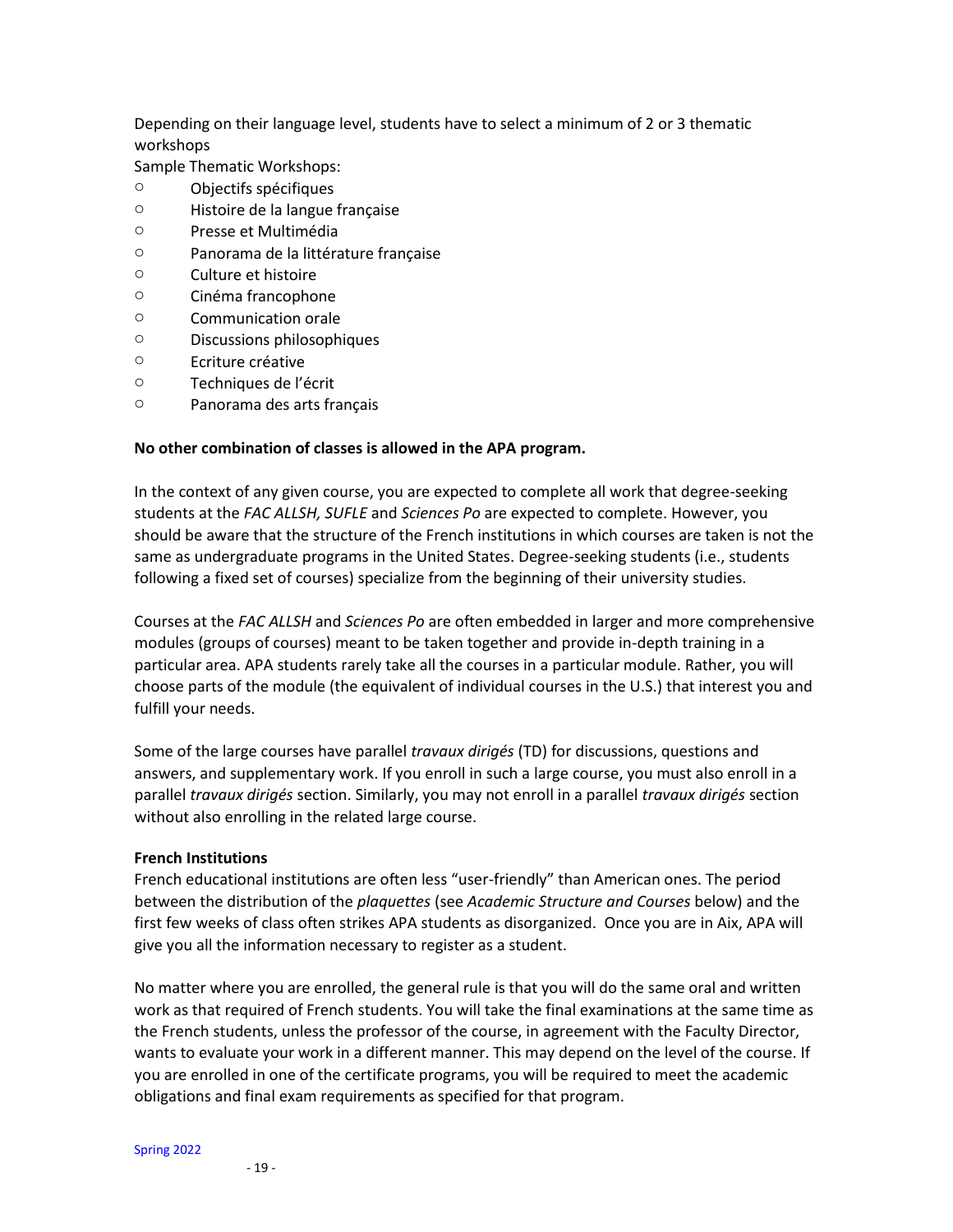#### **Individual Tutorial Assistance**

Students who need assistance in improving their French language and style of their papers will be able to consult with a Program-designated individual tutor on a limited basis. The tutor(s) will be available a few hours per week for pre-scheduled appointments with individual students.

#### **Registration & Enrollment at French Institutions**

Both the academic structures and the process of selecting and enrolling in courses are different from anything you have been used to at your home university. During the first weeks in Aix, there will be several useful orientation meetings during which the FD will explain in detail important matters such as:

- academic calendar;
- the policy regarding attendance;
- the layout of *plaquettes* (course descriptions);
- the codes used to designate various disciplines and levels;
- the procedure for selecting and registering for courses;
- program policy regarding course contact hours and your home university credit;
- preparation of year-end transcripts.

In addition, you will want to ask about your new student email address and the online learning platforms. The new email address will be useful for you as you contact faculty and staff and some courses will post materials on the online learning platform, so you will want to become familiar with both as you start your semester.

#### **Course Structure**

The traditional structure of courses (*cours magistraux*) is that the professor lectures and students take notes, read required texts, and prepare for an all-or-nothing final exam. An increasing number of courses have *contrôle continu*, (i.e., oral reports or *exposés*), short papers (*devoirs* or *mini-mémoires*), exams (*partiels*), all designed to give students some indication of their progress in the course. Nevertheless, some courses might still have only a final exam.

Government funding has not kept pace with the recent dramatic increase in university enrollments in France, and few resources are available for repair and upkeep of heavily used classroom buildings. As a result, you may find the sprawling *FAC ALLSH* building shabby, crowded, and noisy. There is no break between classes, so students surging out of one class must jostle past those trying to enter for another. Try to arrive early and sit near the front of the classroom so that you have the best position for hearing and understanding the professor and are less distracted by student chatter during the lecture.

ATTENTION!!!! It may be tempting to let your work go when your classes meet only once a week, but you will see that it takes far more effort to catch up with a delayed assignment or a missed class precisely because it is not like missing a class that meets three times a week. Your professors may seem somewhat undemanding, but **this is an illusion**. They may not be demanding about specific assignments, but they expect you to read beyond the class assignments. Professors assume that you are a mature and responsible scholar who will take the initiative in reading widely from the bibliography without having to be told which specific pages to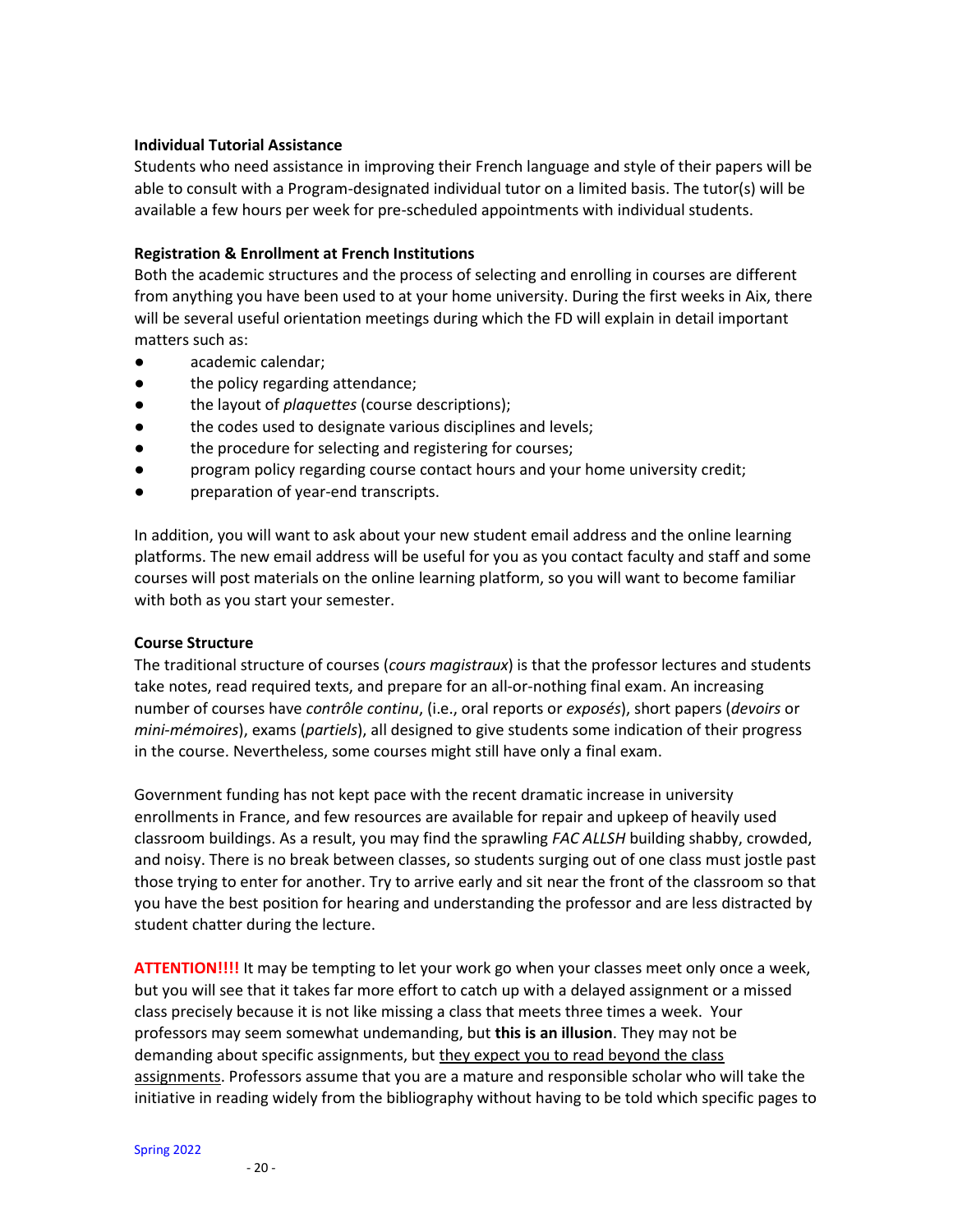cover. **Students doing only the "minimum" will find themselves in serious trouble toward the end of the semester.**

#### **Selection of Courses**

You will have two tools available to you to help you select courses: 1) a "catalogue" of courses commonly taken by APA students, put together by the APA office (NOT comprehensive!), and 2) the *FAC ALLSH* and *Sciences Po's* own comprehensive course description system called "*Plaquettes*". We offer both these tools because until you get used to the French system, navigating the *plaquettes* can be a challenging and frustrating experience!

#### **The** *Plaquettes*

The *FAC ALLSH* and *Sciences Po* offer a wide array of courses. Like all French universities, they do not usually publish catalogues and comprehensive timetables, in part because their budget is determined late in regard to course offerings. However, each department publishes a description of its degree programs and a list of courses for the year, called a *plaquette*. *Plaquettes* are generally available on the web, but the information needs to be read with care and is not always up to date many months ahead.

For many courses and sections the meeting time and day is given (most meet only once a week), sometimes along with a list of reading and reference materials, and even an indication of the way the course is graded. Some *plaquettes* are difficult to decipher. For this reason, you are required to attend the APA meetings held during the time period of the *Cours Intensif* to familiarize yourself with both the academic structures and course offerings.

The number of credits indicated in the *plaquettes* is for regular French and European degreeseeking students. Those numbers of credits do not correspond to the credits which will transfer to the U.S. universities for students participating on APA through Indiana University or the University of Wisconsin-Madison.

The *plaquettes* are available in the office and on the internet (this is especially the case with the University *plaquettes*). Do not be surprised to discover that each department has a different format for its *plaquettes*. You will need to go over them carefully to make a preliminary selection of courses. Then you should schedule an advising session with the FD to finalize your course selection as much as possible. A card file of professor and course evaluations by past program students will be made available for consultation in the APA office. You will be asked to contribute to them toward the end of the year.

The FD will announce the dates of the beginning of classes as soon as they become available. Please note that these dates are different for each institution, and some classes may not begin on the first day the institution is in session. It is your responsibility to check the bulletin boards and to begin attending classes when they start, even if your appointment with the FD has not yet been scheduled. Attend as many classes as you might want to register for, and make sure to write your name on any list the instructor may compile. This ensures your spot in the class, but does not bind you to it: you may drop it later.

#### **Classes which are not available, or available with a caveat:**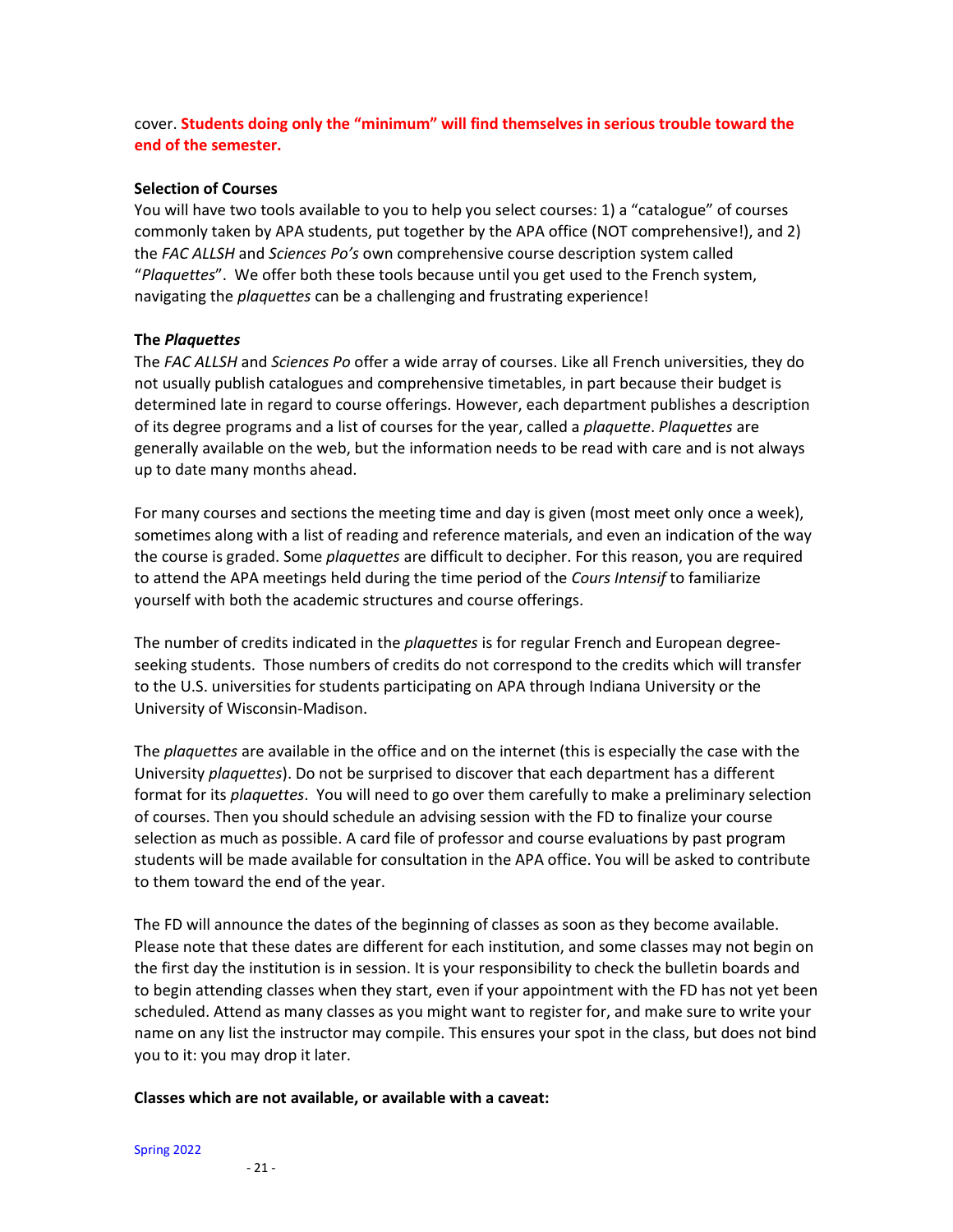1. General introductory classes on French literature and civilization or culture are not offered at French universities because these topics have been covered in secondary schools. However, AMU has recently begun to offer such courses, specifically aimed at foreign students. You will need to check with your home institution as to whether or not you can receive credit for such classes towards your major.

2. Foreign language classes (other than French): Taking a foreign language other than French may be not allowed or discouraged depending on the student's home university and/or major. Thus, APA participants need to be aware of their home institution's policies regarding studying languages other than French while on the APA program:

o **UW-Madison students** cannot take for credit foreign language courses taught at UW in languages other than French unless they have received approval from the appropriate department at UW prior to their departure.

o **Indiana University students** are not allowed to take foreign language classes unless they have declared a major or a minor in the language.

3. Courses taught in English may not be allowed or should be discouraged depending on the student's home university and/or major:

o **UW-Madison students** are permitted to enroll in classes taught in English with approval from their Study Abroad Advisor and the FD. Typically, no more than one course per term will be approved. Students need to be able to demonstrate how the class will assist them in fulfilling requirements for their degree.

o **Indiana University students** are not permitted to take classes taught in English without the permission of their Study Abroad Advisor in Overseas Study and the FD. Exceptions will only be considered if the course taught in English is fulfilling a requirement in the student's major and which cannot be filled through a French-taught course.

4. If the *FAC ALLSH* offers any art classes as part of their regular course offerings, students may register for them. However, they must be aware that the number of credits they will receive may be different than for other classes. Students must obtain approval from their home institution prior to registering for these classes.

5. Ceramics, drawing, sculpture, and practical workshops in the arts are offered at the *Ecole des Beaux-Arts*. Students in the APA Program cannot take these courses and receive credit for them since APA does not have an agreement with this institution.

6. Studio art courses are allowed as part of the normal curriculum for students in the APA.

o **UW-Madison students** can enroll in studio art courses but should work closely with the IAP Enrollment Specialist to ensure that the equivalent credit will be approved by the UW Art department before committing to the course.

o **Indiana University students** who are studio art majors or minors can enroll in Art courses in Aix. The IUB studio art department will evaluate the course syllabus to determine a preapproval. Upon returning to IU, the student needs to submit a portfolio of work completed for review by the IU department before any formal credit can be awarded.

7. The *FAC ALLSH* has a Music Department and APA students may take such courses; however, unlike in American universities, instrument practice is NOT part of the courses offered. The courses are strictly theoretical in nature.

8. Music / practice of an instrument: such courses are offered at the *Conservatoire de Musique*. Classes at the *Conservatoire* are not part of the APA program. Students may take classes there (provided they are accepted) at their own expense. Students cannot assume that they will receive credit for music courses they take independently of the regular program.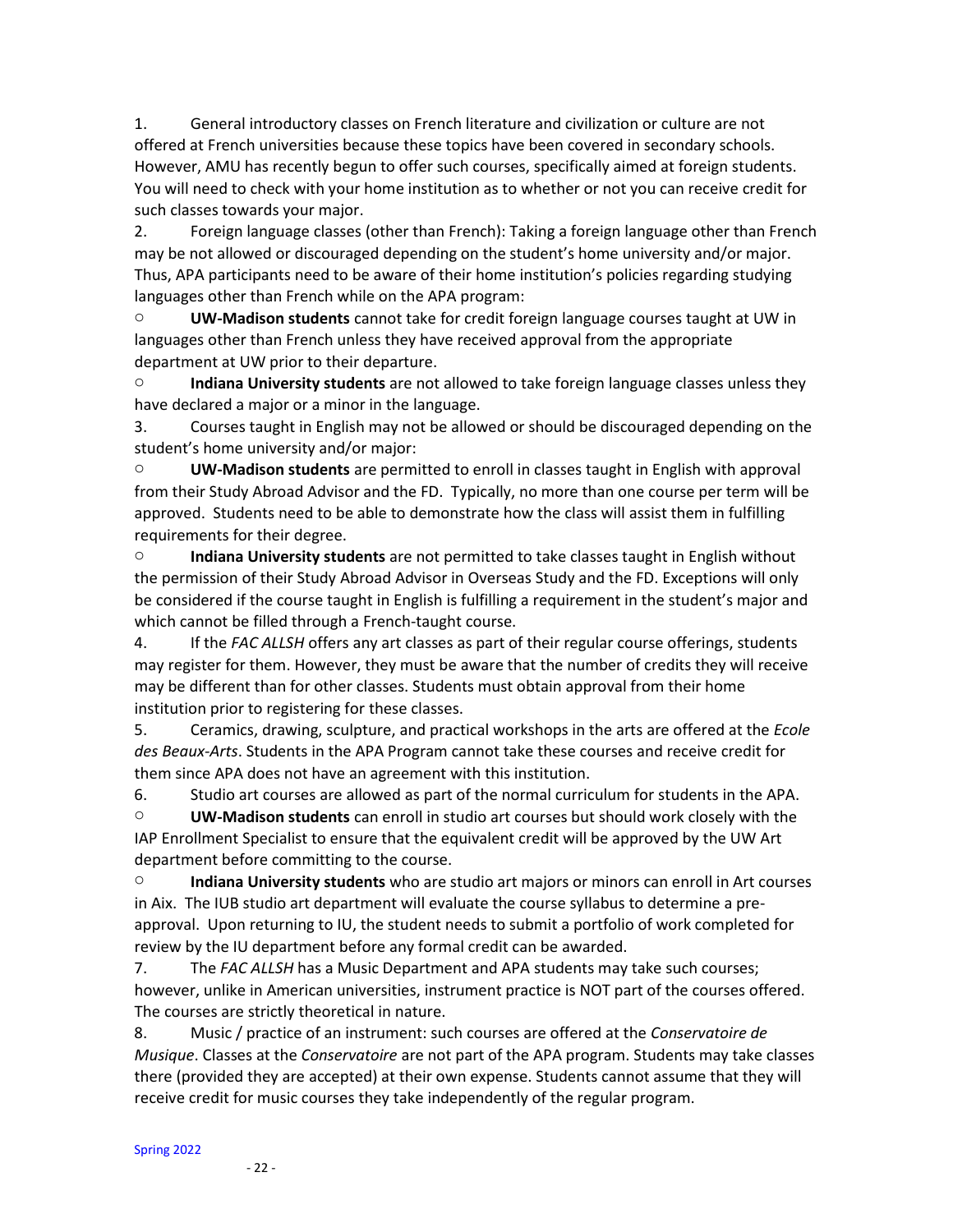9. The *FAC ALLSH* has a cinema department (*Arts du Spectacle*), but APA students can only take the theoretical courses.

## **Differences in academic background which affect your course selection**

Students need to know that Licence 3 ( $3<sup>rd</sup>$  year classes), may be too difficult and specialized for APA students who might not have the required background knowledge for this level of classes. If a student wishes to take Licence 3 level classes, he/she must speak with the Faculty Director prior to enrolling in such classes.

You may not take courses which duplicate work for which you have already received college credit. Such courses cannot count toward your degree and will not be approved by the FD.

When selecting courses, keep in mind your degree requirements and the recommendations of your home campus advisors. UW-Madison and Indiana students should also keep in mind the possible equivalents in your home campus catalogs.

Since you will have met with an academic advisor before going to France, you should have a clear idea of the course requirements you must satisfy, as well as personal preferences. Make a list of course requirements and give a copy to the FD. In your search for courses and discussions with the FD, you need a balance between your needs and wants and what Aix has to offer. During the first few weeks, you will have to attend more courses than you will eventually end up taking for credit, and you should be as helpful as you can to your fellow program students by giving or exchanging information you may have about courses.

Check your university's academic information concerning course equivalents.

**Indiana University:** Students will be awarded IU course equivalencies for each class they take while abroad. Students are encouraged to begin having their courses evaluated while they are abroad rather than wait until their return. Students who would like to begin the course evaluation process while abroad should begin by contacting the academic advisor from the department where they would like to receive credit for the course.

● **UW-Madison:** Equivalents and Course Equivalent Requests (CER)

Each course you take abroad must be assigned a UW-Madison "equivalent" and the grade you receive in the course also transfers back to be recorded on your UW-Madison transcript. In order to establish UW-Madison course equivalents for your study abroad courses, you will submit a Course Equivalent Request (CER) through your My Study Abroad account. The deadline to submit the CER is by the end of the fourth week of classes (not including pre-session terms). Detailed information on the UW course equivalent process that you will use through your My Study Abroad account is available in the IAP Study Abroad Handbook and in your My Study Abroad account under the academics tab.

Course Selection Checklist:

- a. \_\_\_\_\_ Look through *the "catalogue*" provided by APA (not comprehensive!)
- b. \_\_\_\_\_ Read the *plaquettes* (course details) on the internet or in the Program office.
- c. \_\_\_\_\_ Attend Program information meetings about courses.
- d. **EXEC BEGIN TO PUT YOUR PROTE DR** of the Begin to put your program together.

Spring 2022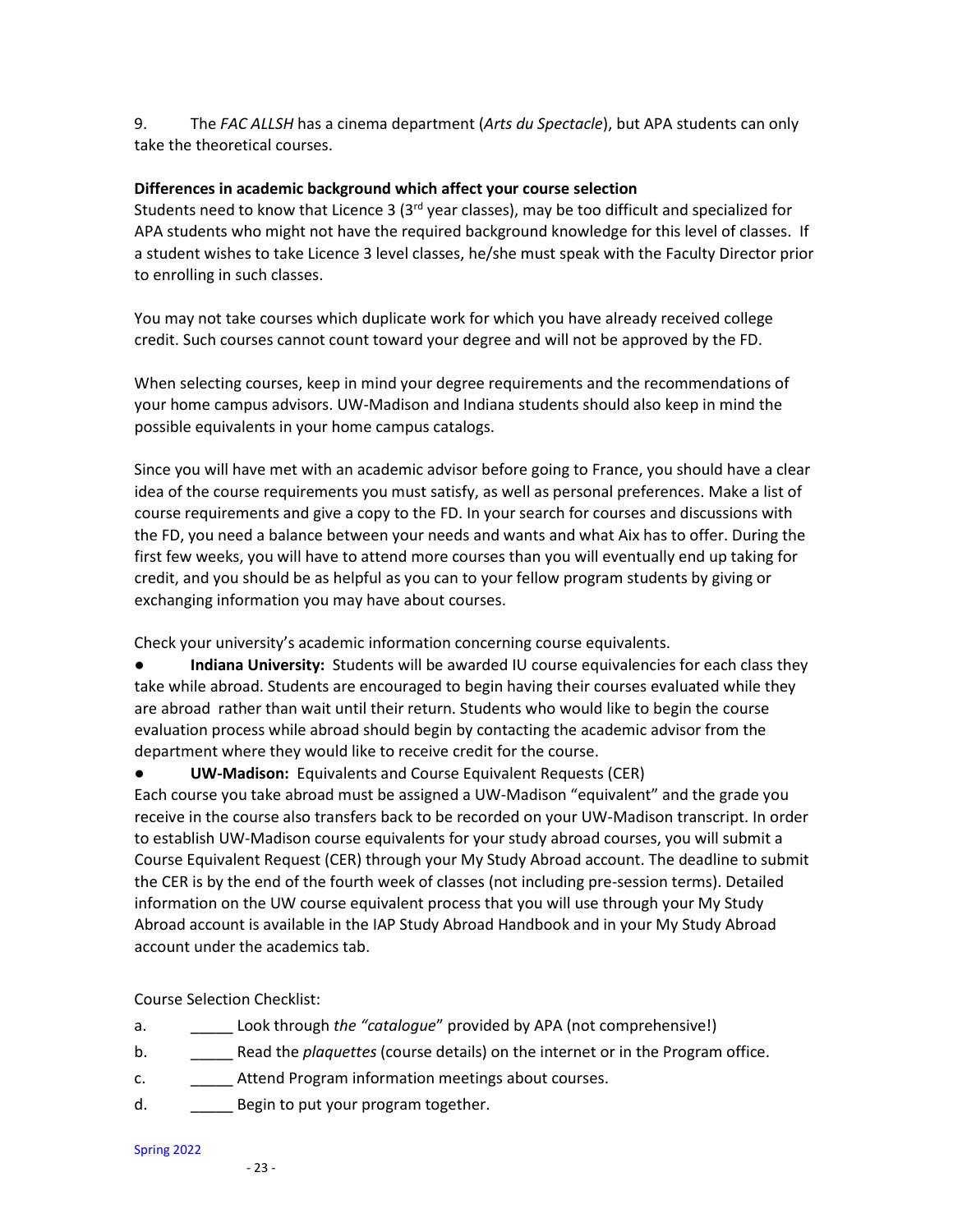- e. \_\_\_\_\_\_\_\_ Meet with the Faculty Director about your preliminary selection of courses.
- f. \_\_\_\_\_ Find out when your courses are starting, by reading the bulletin boards at the relevant university buildings.
- g. \_\_\_\_\_ Attend the first class of your chosen course, and make sure to write down your name on any list that is circulated by the professor.
- h. Meet with the FD to finalize your course selection.
- i. \_\_\_\_\_\_\_\_\_ Adjust your selection by adding or dropping courses.
- j. \_\_\_\_\_\_\_\_\_\_ Sign your final course enrollment verification sheet.

### **Credits**

Students will receive credit conversion information from the APA staff. Students will earn credit for semester-long courses as follows:

| <b>FAC ALLSH</b>                                                 | 1 credit for each hour or hour and a half of class<br>meeting per week, provided that the course<br>meets for at least 12 weeks per semester;<br>otherwise the credits earned will be reduced to<br>correspond to the total number of class meeting<br>hours. Please note that courses in some subjects<br>such as Art may require more hours of class<br>time per credit earned. Check with the FD first. |
|------------------------------------------------------------------|------------------------------------------------------------------------------------------------------------------------------------------------------------------------------------------------------------------------------------------------------------------------------------------------------------------------------------------------------------------------------------------------------------|
| FAC ALLSH with Travaux Dirigés sections and<br>no common lecture | Two 1 $\frac{1}{2}$ hour <i>Travaux Dirigés</i> = 3 CR                                                                                                                                                                                                                                                                                                                                                     |
|                                                                  | Three 1 $\frac{1}{2}$ hour <i>Travaux Dirigés</i> = 4 CR                                                                                                                                                                                                                                                                                                                                                   |
|                                                                  | Four 1 $\frac{1}{2}$ hour Travaux Dirigés = 6 CR                                                                                                                                                                                                                                                                                                                                                           |
| <i>FAC ALLSH</i> courses with 2 common lectures                  | Two 1 $\frac{1}{2}$ hour lectures = 3 CR                                                                                                                                                                                                                                                                                                                                                                   |
| Sciences Po semester conférences de méthode                      | 2 credits                                                                                                                                                                                                                                                                                                                                                                                                  |
| Sciences Po 20 hour-long courses                                 | 2 credits                                                                                                                                                                                                                                                                                                                                                                                                  |

### **Drop/Add and Course Enrollment Verification**

Students must drop courses before the end of the third week of classes.

The FD will give you a Course Enrollment Verification worksheet, which you should review carefully to make certain that it accurately reflects the courses in which you are enrolled. Course equivalents, where applicable, will be determined by your home institution after the program ends.

### **Pass/Fail**

The Pass/Fail option must be requested early in the semester and approved by the FD. The FD will set the Pass/Fail deadline, and a reminder will be posted on the Program Office bulletin board. No exceptions will be made to the posted deadline. See also your university's academic policies for certain restrictions; however, no course applying toward the concentration program (major) may be taken on a Pass/Fail basis. The Pass/Fail option may not be changed after filing the Pass/Fail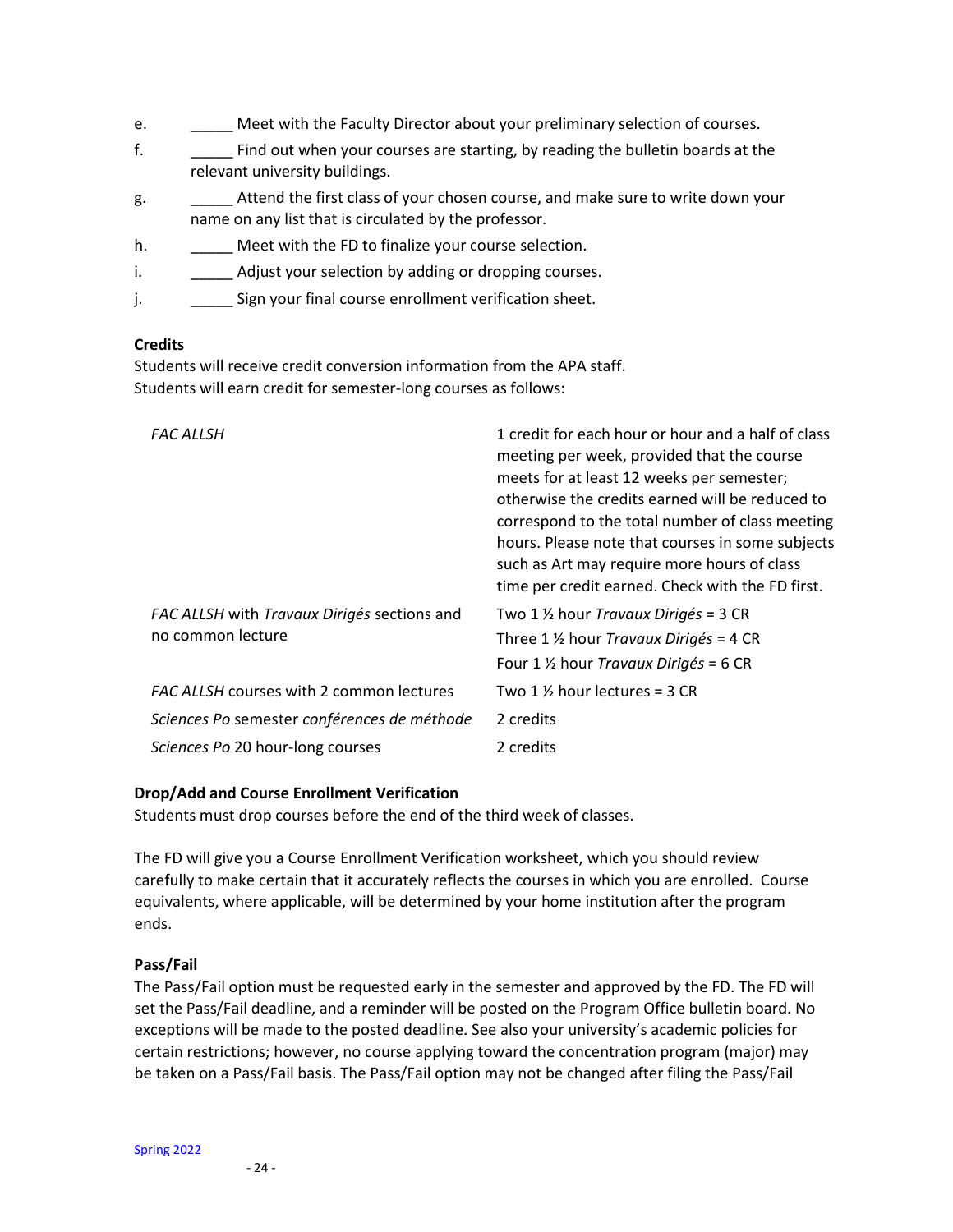request. Review your college bulletin for other rules concerning the counting of Pass/Fail work toward your degree.

The following information gives more details regarding Pass/Fail for students from the two consortium institutions.

### ● **Indiana University:**

All students electing the Pass/Fail option must fill out an IU Pass/Fail Form (available at the program office) by the deadline set at the program site. The Pass/Fail option is not permitted for the *Cours intensif*, APA courses, or classes that are required by the program. There is also a limit to **two** Pass/Fail courses across the year. IU students can only take **one** Pass/Fail each semester. Courses taken pass/fail will only satisfy overall hours towards graduation. Pass/fail courses cannot be counted towards specific degree requirements. Students that fail a course taken as Pass/Fail will have the grade of "F" factored into their cumulative GPA.

### ● **University of Wisconsin-Madison:**

UW-Madison students must refer to their IAP Study Abroad Handbook [\(https://www.studyabroad.wisc.edu/handbooks.html](https://www.studyabroad.wisc.edu/handbooks.html) ). An IAP declaration form for Pass/Fail must be completed and submitted by the deadline date.

### **Incompletes**

APA participants may NOT take an "incomplete," regardless of home institution policy. Courses not completed will be recorded as Fs/Es on the home institution transcript.

### **Attendance Policy**

Attendance in *Cours du Programme*, as well as in the *Conférences de méthode* at *Sciences Po* is required of all participants. No unexcused absences are allowed. Excused absences will only be allowed for illness (written statement from student will suffice for one absence; several absences or any extended absence requires a doctor's letter). For every unexcused absence, the instructor will lower the final grade one (1) point (on the French grading scale of 0 to 20).

### **Final Exams**

Depending on the institution, the list and dates are usually available in March or April for second semester. You must make sure that your name appears in the lists of *examinés*. Incompletes are NOT permitted, and it is your responsibility to observe all the deadlines scrupulously for a successful completion of your academic semester in Aix.

When you agreed to participate in the program, you signed the acceptance form indicating that you would fulfill all program requirements. This includes completing all of your final exams. You must remain in Aix until you have taken all your exams.

### **Honors Program**

The FD is not responsible for granting Honors credits. Please see your university's academic information.

### **Grades and Grade Conversions**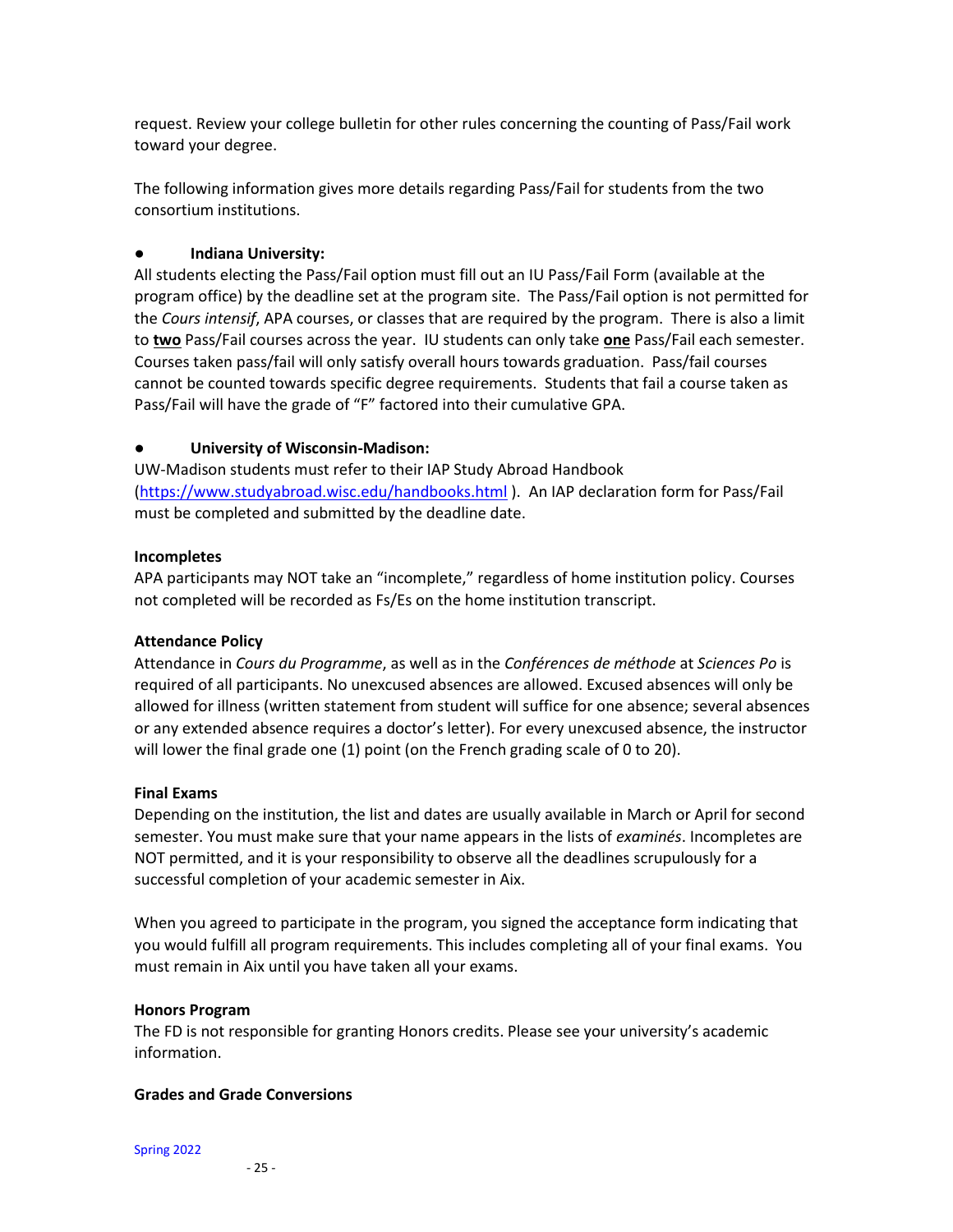Students in France are graded on a scale from 0 (sometimes -2) to 20. They say *"la note de 20 est pour le bon Dieu, 19 est pour le professeur, et 18 est pour le meilleur élève."* Twelve is a perfectly respectable grade (B+/AB). In order to take into account the differences between French and U.S. grading practices, the APA has developed grade conversion scales for the *FAC LSH*, *Sciences Po*, the *SUFLE* and the program courses. Any grade with .5 or above will be rounded up to the next whole number. For example**:**

 $10.5 = 11$  $11.60 = 12$  $8.63 = 9$  $11.30 = 11$ 

**The official French grade will be recorded by the FD as originally reported. Its equivalent will also be recorded, along with the French grade. The equivalent will be used in transferring the number grade to a U.S. letter grade.** 

**Grade Scales**

| <b>French Grades</b> | <b>Indiana University</b> | <b>UW-Madison</b> |
|----------------------|---------------------------|-------------------|
| 18                   | A                         | Α                 |
| 17                   | A                         | Α                 |
| 16                   | A                         | A                 |
| 15                   | A                         | A                 |
| 14                   | A                         | Α                 |
| 13                   | А-                        | AB                |
| 12                   | B+                        | AB                |
| 11                   | $B+$                      | AB                |
| 10                   | B                         | B                 |
| 9                    | $B -$                     | BC                |
| 8                    | $B -$                     | BC                |
| 7                    | $C+$                      | <b>BC</b>         |
| 6                    | C                         | $\mathsf C$       |
| 5                    | D                         | D                 |
| 4                    | D                         | D                 |
| 3                    | F                         | F                 |
| $\overline{2}$       | F                         | F                 |
| $\mathbf 1$          | F                         | F                 |

#### **Final Grades and Credits**

At the end of the academic semester, the Faculty Director will give the students the opportunity to meet individually in order to verify the courses they have taken during the semester. Students will have the opportunity to discuss their overall impression of their studies and of the program. This session is not a time to negotiate or change grades earned during the program. When all grades are received, the Faculty Director will finalize the grade transcripts and forward them to home institutions to have grades posted to your official transcript.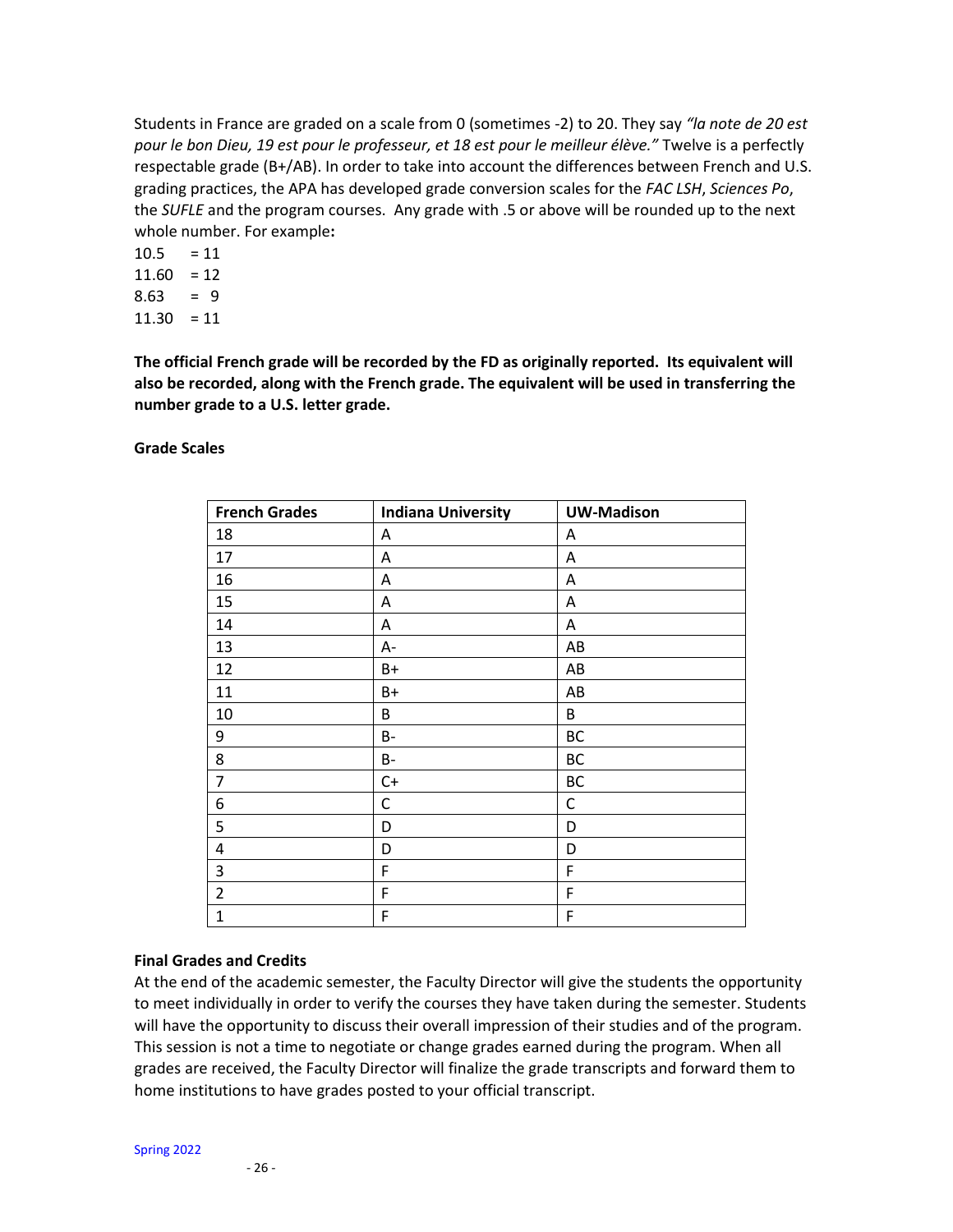# <span id="page-26-0"></span>**Living Abroad**

## **FRANCE**

France's most salient characteristic is its exceptional diversity. The largest country in Western Europe, France is about 80% the size of Texas and extends from the coastal plains in the north to the beaches of the south; from the wild coastline of Brittany to the top of the Alps, with cliff-lined canyons, dense forest and vineyards in between. The highest point in Western Europe, *Mont Blanc*, is situated in the Alps on the border between France and Italy. Metropolitan France also has extensive river systems such as the Loire, the Garonne, the Seine and the Rhône, which divides the Massif Central from the Alps and flows into the Mediterranean Sea at the *Camargue*, the lowest point in France. Corsica lies off the Mediterranean coast.

Over the centuries, France has received more immigrants than any other country in Europe. From the ancient Celtic Gauls and Romans to the more recent arrivals from France's former colonies in Indochina and Africa, these peoples have introduced new elements of culture, cuisine, and art, all of which have contributed to France's unique and diverse civilization.

On the western edge of Europe, France is situated between England and Italy, Belgium and Spain, North Africa and Scandinavia. This is, of course, how the French have always regarded their country—at the very center of things.

Official France websites: [www.fr.franceguide.com](http://www.fr.franceguide.com/) [www.justfrance.org/](http://www.justfrance.org/)

[www.france.com](http://www.france.com/) [www.francetourism.com](http://www.francetourism.com/)

### **Aix-en-Provence**

Situated in southeastern France, Aix has a cosmopolitan yet intimate environment with a population of 150,000. As the former capital of the Kingdom of Provence and a former Roman spa town, the city features remains from Roman and medieval times. For centuries, Aix has been famous for its art, its many music festivals, its fountains, and its pleasant climate. Since the middle of the 20th century, Aix has experienced an unprecedented demographic and economic expansion. It continues to develop its university and culture with enthusiasm. The renovation works of the historical centre, the rebirth of its lyrical arts festival, the *Cité du Livre* and the *Pavillon Noir*, the National Choreographic Center, constitute testimony of its cultural vocation open to the world.

You will encounter a variety of open-air markets and can enjoy wandering down the tree-lined *Cours Mirabeau* with its many cafés and shops. The beautiful Provence countryside around the city has been immortalized in many of Cézanne's paintings. You will be able to visit Marseille and the Côte d'Azur, and location allows you to explore major cities and cultural centers in Europe.

Aix enjoys a mild climate; it is protected from the winds of the North, but is slightly affected by the Mistral (a famous wind in southeastern France). The average daily temperatures vary between 5-6° Celsius (January) and 21.9° (July) or higher in periods of unusual heat. In winter, the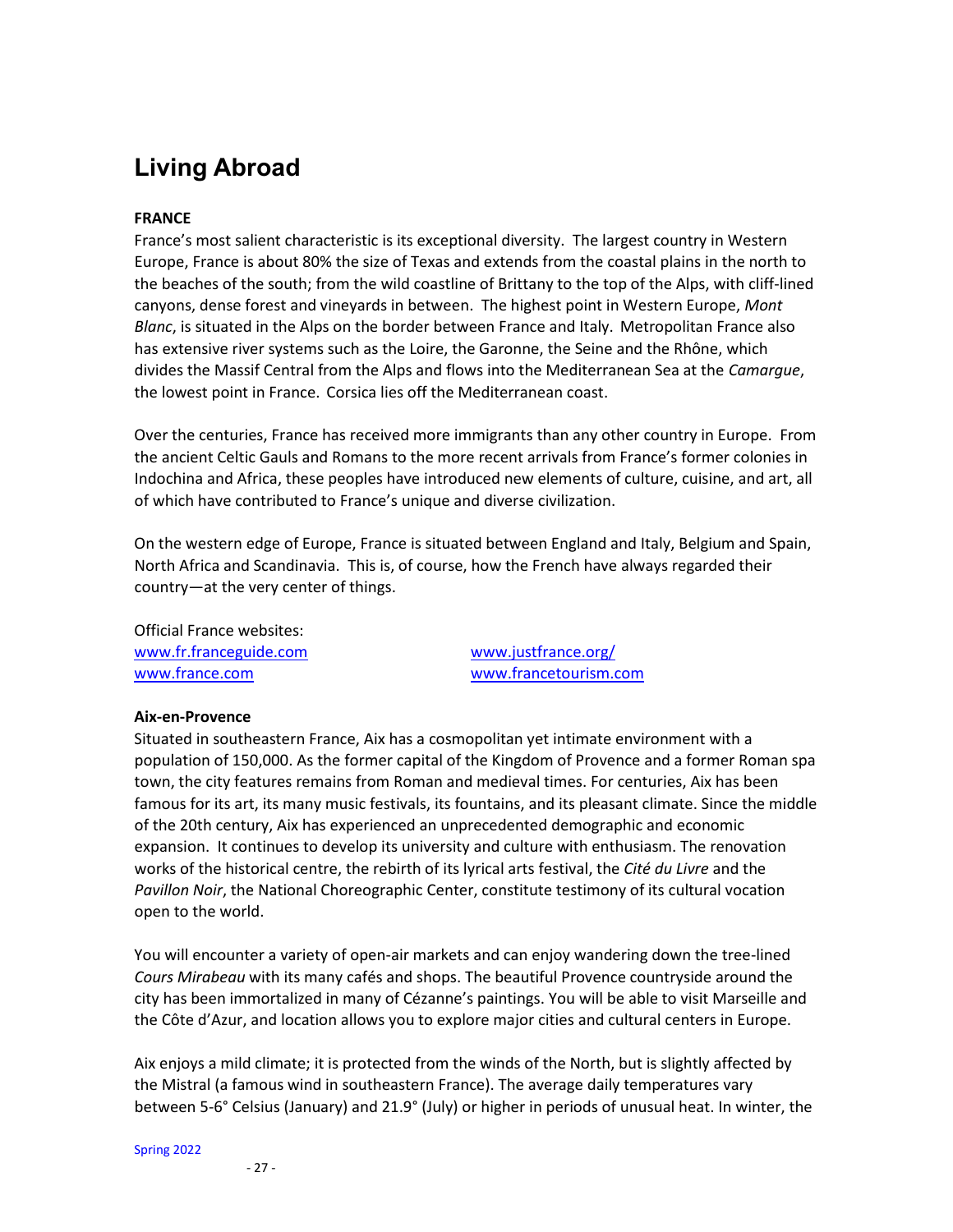sun is almost permanent. The dry summer is pleasant owing to a light perpetual breeze. Autumn can be rainy and winter may be cold.

Official Aix-en-Provence website: [www.Aixenprovencetourism.com](http://www.aixenprovencetourism.com/) For information about climate: [www.Meteofrance.com](http://www.meteofrance.com/)

#### **APA Program Office & Facilities**

In the APA program office, you will find a reading/meeting room and a room equipped with four computers, one printer (you will have to provide your own paper) and access to Wifi (available only for academic use). The Program has also a certain number of books from frequently offered courses available for student use and some reference materials, including an excellent encyclopedia and many dictionaries. You are welcome to use these facilities during regular office hours.

The APA office is typically open from 9:00-12:00 and 2-5:00 PM Monday-Friday. The onsite staff will post any other office closures on the Aix Facebook group page, so you should make sure to check this page daily before heading to the office.

#### **Libraries**

French university libraries, as well as public libraries, close early in the evening. Therefore, libraries are not really available as places where you can study for long hours. The *FAC ALLSH* library catalog is available on the internet ( https://bu.univ-amu.fr/documentation). You may want to use the public library (*Cité du Livre*) where you can check out books, tapes and videos without charge.

The *Cité du Livre* has a very rich collection of books and large reading rooms where a lot of French students prepare their exams. The catalog of the *Cité du Livre* is also available on the internet [\(http://www.citedulivre-aix.com\)](http://www.citedulivre-aix.com/)

## <span id="page-27-0"></span>**Housing and Housing-related Matters**

#### **HOUSING SELECTION**

You will receive a housing preference form through your home institution. You will rank your housing preferences on this form. The more information you provide, the more helpful the form will be for the onsite staff that will help to identify your housing options.

The APA staff will then work on placing you in a rented room, a rented room with board, or an apartment. If a rented room cannot be found, students will need to rent an apartment. APA staff will help with this process.

For those who wish to be in an independent apartment, the program will help students find apartments upon arrival. Don't expect to share an apartment with French students, since they have already moved into their apartments at the beginning of the academic year.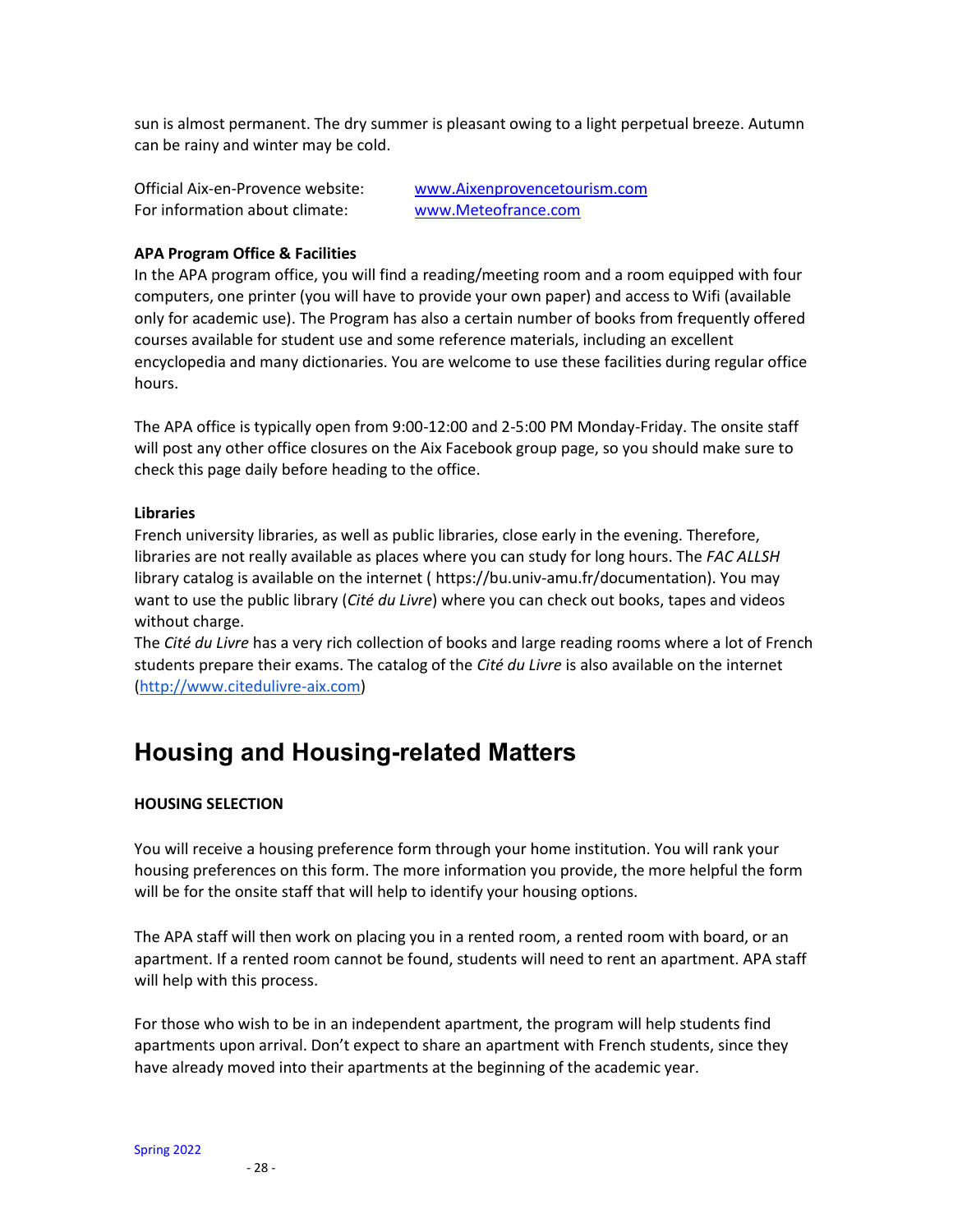Students who have already been allocated a specific apartment prior to the arrival will nevertheless spend the first night in a shared hotel room reserved by APA. The cost of this stay is covered by the program.

Housing is a very important part of your study-abroad experience, so we would like you to be as satisfied as possible with your housing. Each housing option has its own benefits—your choice will depend on your personal preferences and priorities.

So, please read the descriptions below carefully before making your housing decision.

**While the program attempts to satisfy individual preferences, not all requests can always be guaranteed. Please be prepared to be flexible.**

**Students with any dietary restrictions should be prepared to live in apartments, as it is difficult if not impossible to find rented room & board situations where restrictions can be accommodated**.

#### **Aix-en-Provence and Aix-en-Provence** *intra-muros*

The city center of Aix, dating from the Middle Ages,is ringed by a circle of boulevards and squares and is called Aix *intra-muros* (i.e., Aix inside the walls). It's a small-enough area to explore by foot and it includes most of the stores, businesses and entertainment spots.

This part of the city is certainly very lively but since it is the oldest part of Aix, all the housing there (apartment or rooms) are located in very old buildings and rooms may seem rather small on the American scale.

A more recent development around the city center offers more modern apartments but is farther away from the city attractions, requiring longer walks or bus rides. Students should be aware that most buses do not run after 9:30 or 10:00 pm, or on Sundays.

## **RENTED ROOM OR RENTED ROOM AND BOARD IN A FRENCH HOUSEHOLD (USUALLY AN APARTMENT) OPTIONS**

Living with French hosts can be one of the most rewarding aspects of a year abroad. It allows direct connection to the local way of living and provides students with the opportunity to experience the daily life of the new culture they want to discover.

The level of integration students experience with their hosts will vary—some families will really integrate the students as part of their family; others may have a more independent approach. Living in a French environment will already require you to adjust to French habits and constraints you may not be used to, and it can be a challenge to adapt to these new attitudes or customs. For example, electricity in France (and Europe) is expensive and people are careful to use much less than is the case in U.S. households. People usually turn off the lights when they leave a room. In addition, most French houses do not have an unlimited supply of hot water (which is expensive to heat with gas or electricity). Taking a long shower is thus inappropriate; in addition to its high cost, it means that nobody else in the family will get a shower until the water heater has had a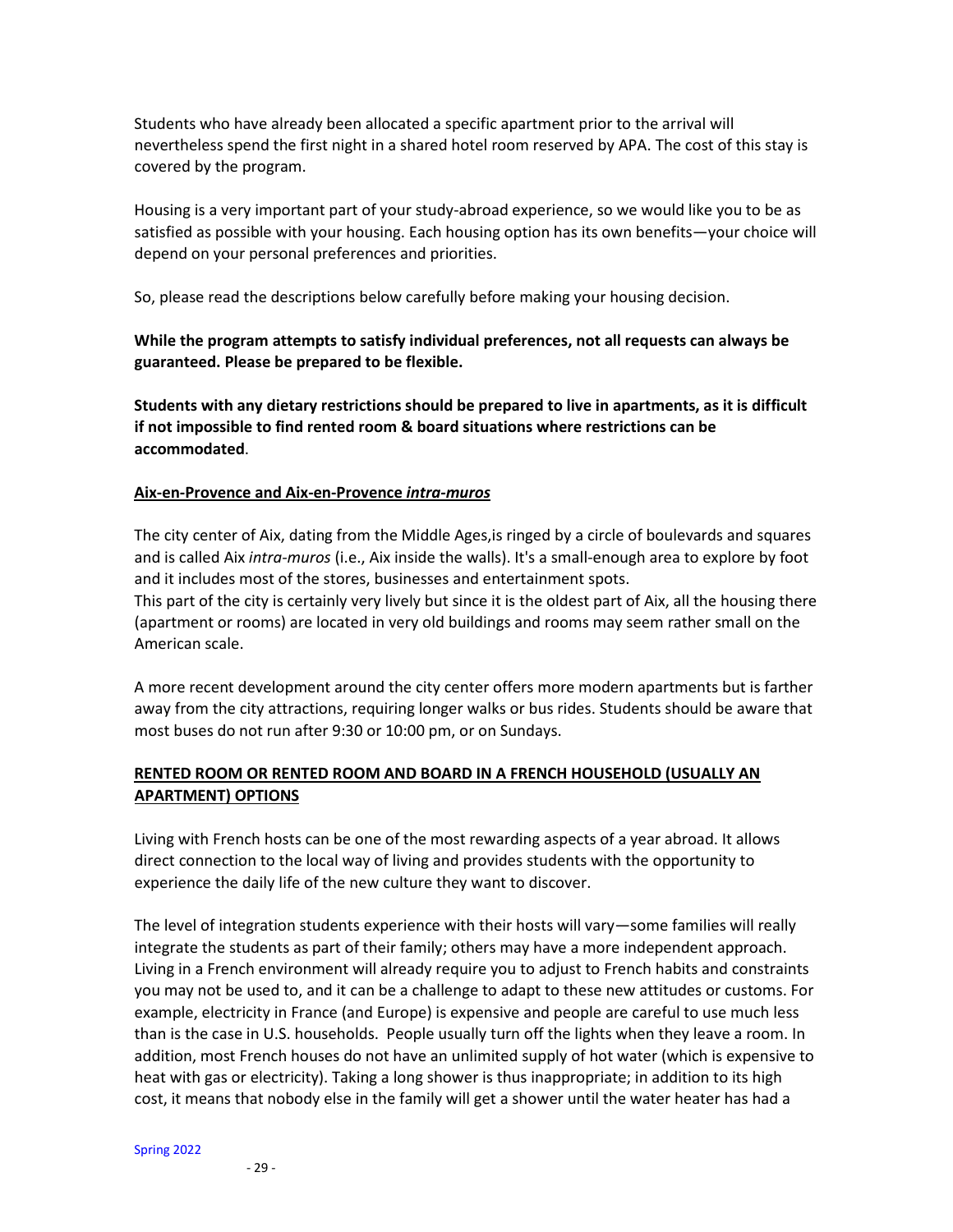chance to heat more water. So you will have to pay particular attention to issues your hosts mention to you.

You may also not like some aspects of your hosts' habits or lifestyle; rather than rejecting them, you should keep an open mind and see this as a cultural and learning experience as well as the invaluable opportunity that is offered to you to practice your French on a regular basis.

Your hosts will typically be retired people, single parents with children, parents or single parents whose children have left to study elsewhere. There are very few traditional families (parents and children) living in the center of Aix.

#### **HOUSING OPTION 1: Rented Room**

#### **Facilities**

Renting a room in someone else's apartment allows the student to be in an environment where he/she is in contact with French-speaking people. The student has access to the owners' kitchen, toilet and bathroom, but is not provided with meals. Sometimes linens are not supplied so you may want to bring them with you or be prepared to buy them in Aix.

#### **Rent**

Rented rooms will cost approximately ~450-550 euros per person per month. It is to be paid in euros directly to the host.

#### **Security Deposit**

This fee is to be paid in euros directly to the host. Students must agree to pay one month's rent immediately upon arrival (January) and two months' rent a few weeks after arrival (February rent and a security deposit) and sign a housing agreement. The security deposit will be reimbursed at the end of the stay if no damage is found.

### **Utilities**

Usually you do not have to pay utilities when you rent a room. But if the landlord informs you that you will be responsible for utility costs (gas and electricity), plan for about 45 euros per month.

#### **First date of occupancy/rental period**

Typically students move directly into their room upon arrival, and rent the room until the end of May (for those at AMU ALLSH) or the end of June (for those at Sciences Po).

### **Commitment to the Rented Room**

If the student has chosen to live in a rented room, she/he cannot leave the family and move somewhere else unless under very exceptional circumstances and only with the agreement of the Program staff. If permission is granted, students wishing to leave the host family must give one month's notice and pay in full the following month. (ex.: if notice is given by Feb 15, the full rent for March will nonetheless be due).

#### **HOUSING OPTION 2: Rented Room and Board**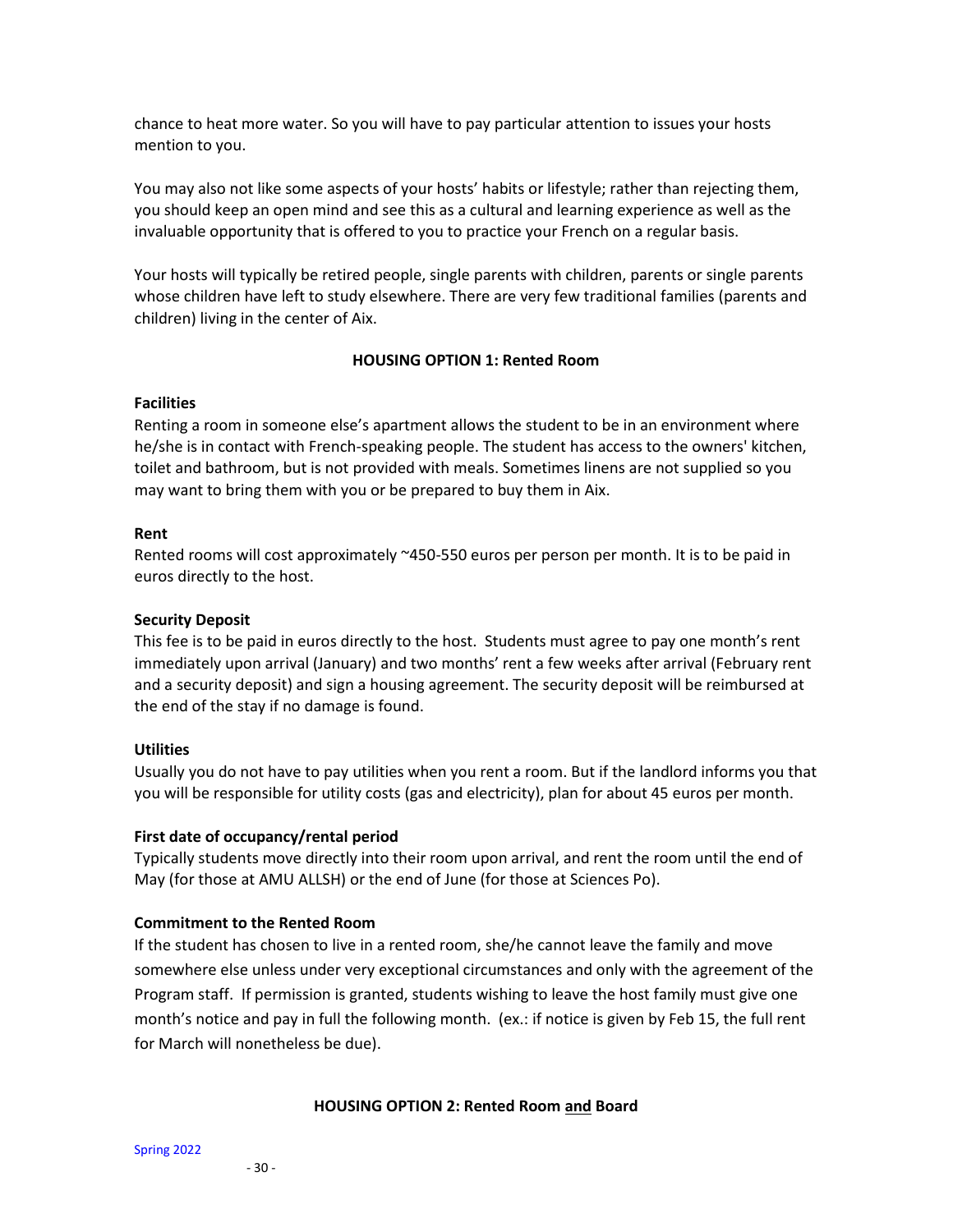This option offers an independent room to the students as well as board (typically 7 French breakfasts and 5 dinners) during the week. It is during dinner that students will practice their French and learn about their new environment.

The fee will range from 660 euros to 680 euros per month depending upon the location of the family. For instance, those students assigned to a rented room outside the city center will typically pay less to compensate for their extra transportation costs, whereas students assigned to a rented room inside the city center will typically pay more.

This fee is to be paid in euros directly to the host. Students must agree to pay one month immediately upon arrival (January) and two months a few weeks after arrival (February rent and a security deposit) and sign a housing agreement. The security deposit will be reimbursed at the end of the stay if no damage is found.

#### **First date of occupancy/rental period**

Typically students move directly into their room upon arrival, and rent the room until the end of May (for those at AMU ALLSH) or the end of June (for those at Sciences Po).

#### **Commitment to the Rented Room**

Once a student has chosen to live in a rented room she/he cannot leave the host family and move somewhere else unless under very exceptional circumstances and only with the agreement of the Program staff. If permission is granted, students wishing to leave the host family must give one month's notice and pay in full the following month. (ex.: if notice is given by Feb 15, the full rent for March will nonetheless be due).

### **HOUSING OPTION 3: Apartment**

### **Facilities**

Most apartments available for students in Aix are one-room apartments (studios) or two-room apartments (a bedroom and a living room). It is very hard to find large, furnished apartments, so do not plan on living with a large group of people. It is a challenge to find places for 3 people. Studios accommodate one person or can be furnished to accommodate two people. In the US when speaking of housing, the description "two room" usually means two BEDrooms. In France, the number of rooms mentioned includes the living room. For example, a "two-room" French apartment has a living room and one bedroom and can accommodate two people. "Three-room" apartments can accommodate three people and have a living room and two bedrooms.

All apartments have a bathroom and a kitchen. The kitchen usually includes a small refrigerator, a small electric hot plate, (or sometimes a stove) and kitchen ware. You may bring your own linens or buy them in Aix, and you are advised to bring a sleeping bag which will be useful in your apartment or for travel. Some apartments may also furnish comforters. Students choosing to live in an apartment should be aware that in France, landlords take little responsibility for daily maintenance. Please keep in mind that apartments in downtown Aix are older and will not have the same amenities that you are accustomed to in the United States.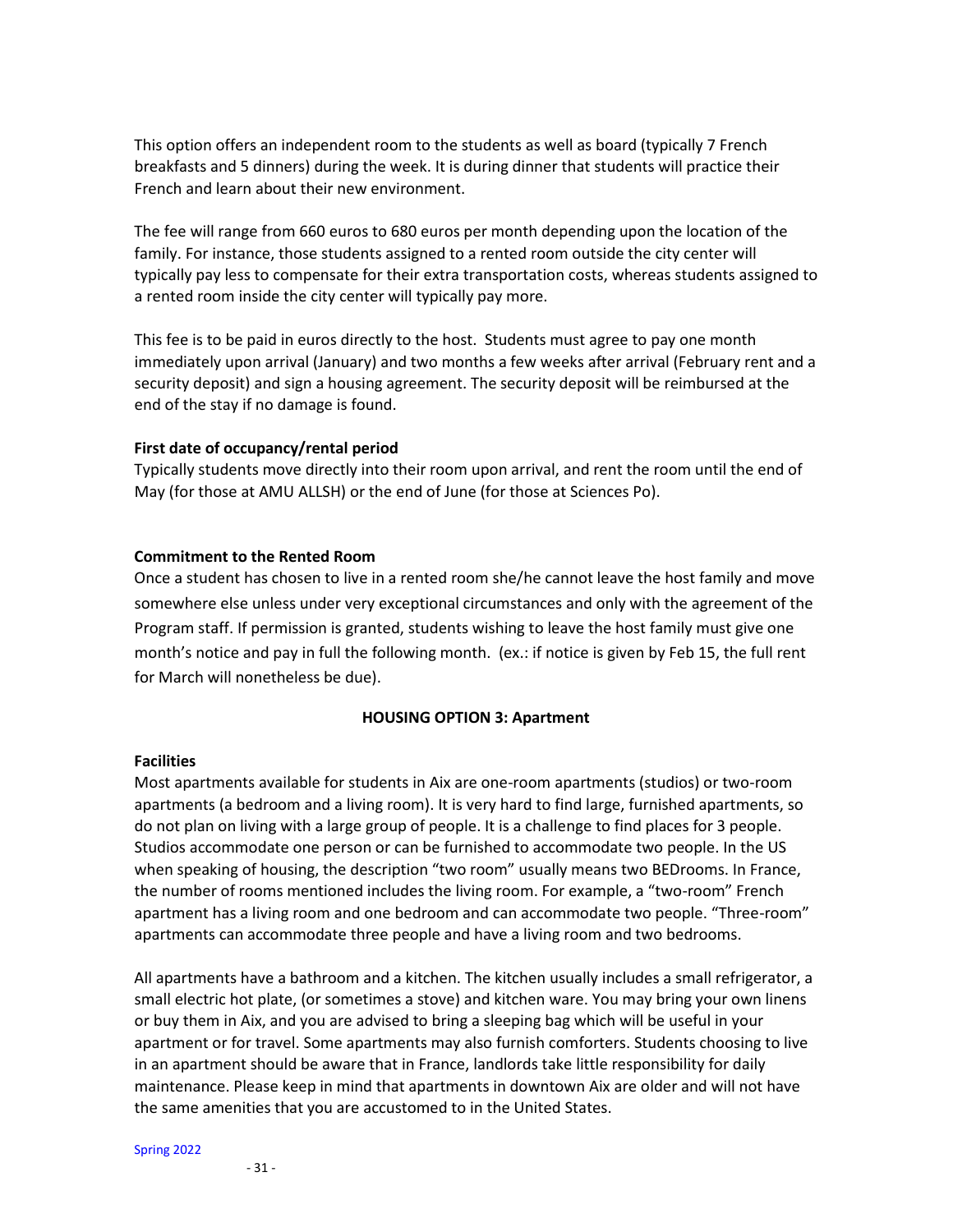Choosing an apartment is a big decision: talk it over with the proprietor, friends, family, and the program staff before committing yourself!

Before signing any agreement, make sure you have all the information from your landlord as to what is included in your rent (utilities, taxes, etc.). If taxes are not included in the rent, you might end up having to pay them in the United States.

For info on apartments in Aix:

<http://www.aixenprovencetourism.com/aix-meubles.htm>

#### **Rent**

The average rent for a studio is approximately €500-680/month. Therefore, if the studio accommodates two people, the rent will be approximately €300-450 per person. Do ask the landlord if the rent includes all the taxes due by a tenant; sometimes landlords do not include these taxes and the cost seems cheaper. Make sure you receive the correct information from your landlord as to what taxes are included in the rent, or you might end up having to pay them in the United States.

The average rent for a two-room apartment is approximately 1000 euros/month; i.e. 500 euros per person.

### **It is highly unlikely that you will find large furnished apartments in the center of Aix.**

Rent is paid directly to your landlord at the beginning of each month. Payment can be made in cash or by local bank transfer in euros. If your rent does not include the local housing tax, you will be required to pay it to the appropriate *Centre du Trésor Public*, the following year.

### **Security Deposit**

You will have to pay a security deposit, equivalent to 1-2 months' rent (one month is the most common). Those who request the two-month security deposit may ask that the first-month security deposit be paid upon arrival and the second-month security deposit with the secondmonth rent. The security deposit is reimbursed at the end of the rental period if no damages are found.

#### **Utilities**

You will be responsible for utility costs (gas and electricity), which run about 45 euros per month per person. There is an initial cost of approximately 45 euros to put the account in your name. It is also advised that you ask your landlord if you will have other utilities or other costs related to your lodging.

#### **Internet**

Much like in the United States, many public spaces and cafés will have access to free internet. Your lodging will most likely not have access to the internet, but you will have the possibility of ordering internet for approximately 35 euros/month.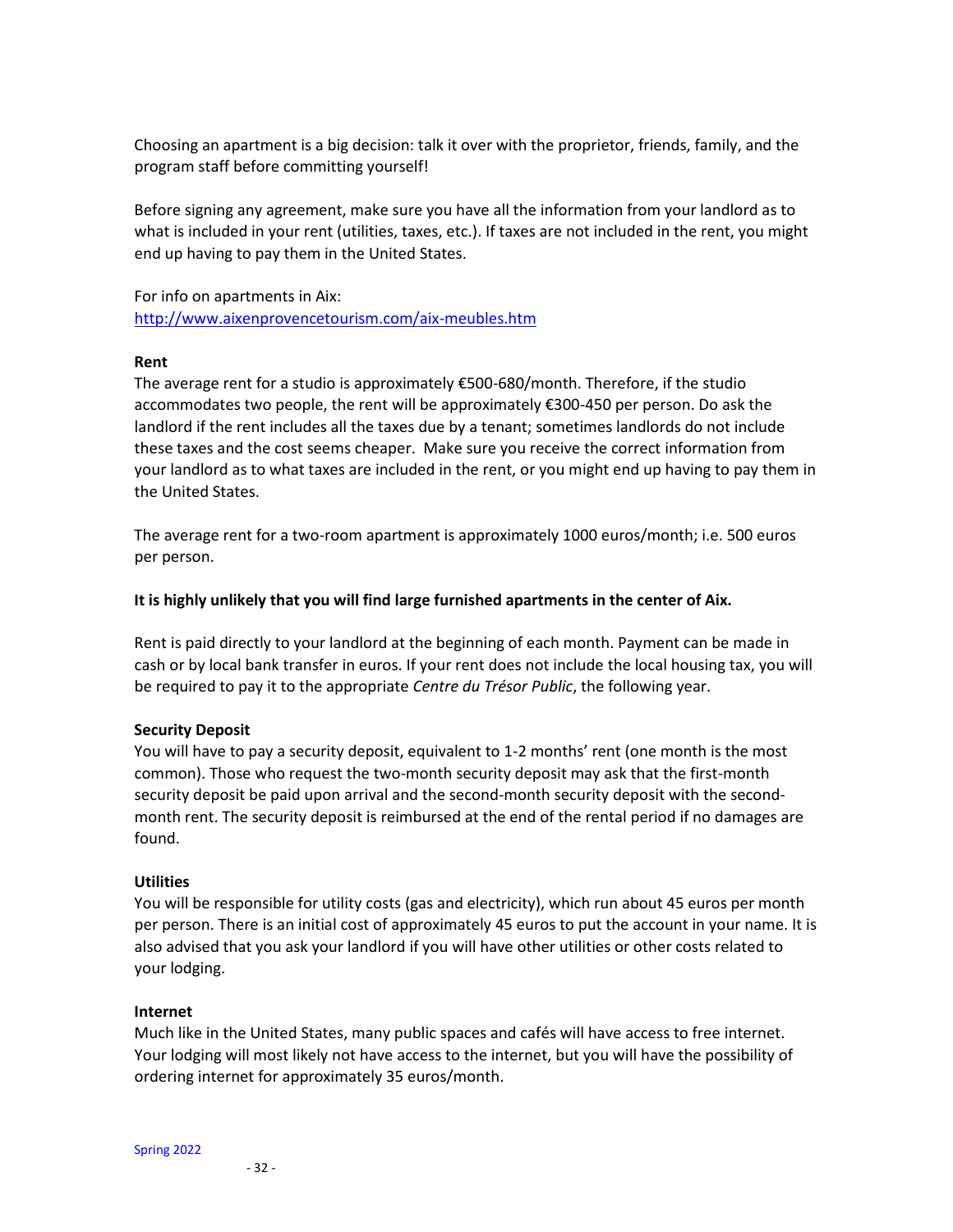#### **First date of occupancy/rental period**

You and your landlord will have to agree upon occupancy dates.

#### **Changing/vacating apartments**

You and your landlord must agree on the policy for vacating the apartment. If you decide to break your lease, you will have to find other tenants to replace you.

### **Commitment for Apartments**

The commitment for an apartment is for the length of the lease signed. Students who prefer a more independent lifestyle should choose to be in an apartment.

#### **Renter's insurance**

Regardless of which housing option you choose, all participants must purchase "renter's insurance" as required by landlords in France. The Program has worked with an insurance company which can provide you with insurance for about 60 euros per person per semester. The insurance companies provide renter's insurance which includes personal liability required for registration in the universities.

## **Student Life**

#### **Extracurricular Activities**

You can join sport centers (for a fee) where you will have access to many types of sport opportunities (karate, aerobics, weights, etc). The university sports center allows registering only for one activity, once a week. You can also join sports teams, which is a great way of meeting French students. Past participants strongly recommend this.

You should make sure to read the bulletin boards at the university as well as in town to find out about interesting lectures, internship possibilities, study sessions, and other events that may be of interest to you.

#### **Shopping**

Most stores in Aix-en-Provence are open from Monday afternoon to Saturday evening from 9:00 am until 12:00 noon and from 2:30 pm until 7:00 pm. Larger stores and supermarkets do not close during lunch.

#### **Excursions**

The Program pays for the bus and guide as well as entrance to any museums for programsponsored excursions. Meals are not usually covered. Students who choose not to participate are not given any refund. If space allows, visiting family members (but not friends) are allowed to accompany the group, but they must pay their own entrance fees and any meal costs. The Program may also arrange visits to theaters.

#### **Transportation**

Since Aix-en-Provence is a small city, most students prefer to walk. You can also use the city buses, but note that most of the buses stop running around 9:00 pm. Students who wish to have a bicycle can buy a used one in a second hand store in Aix.

#### Spring 2022

- 33 -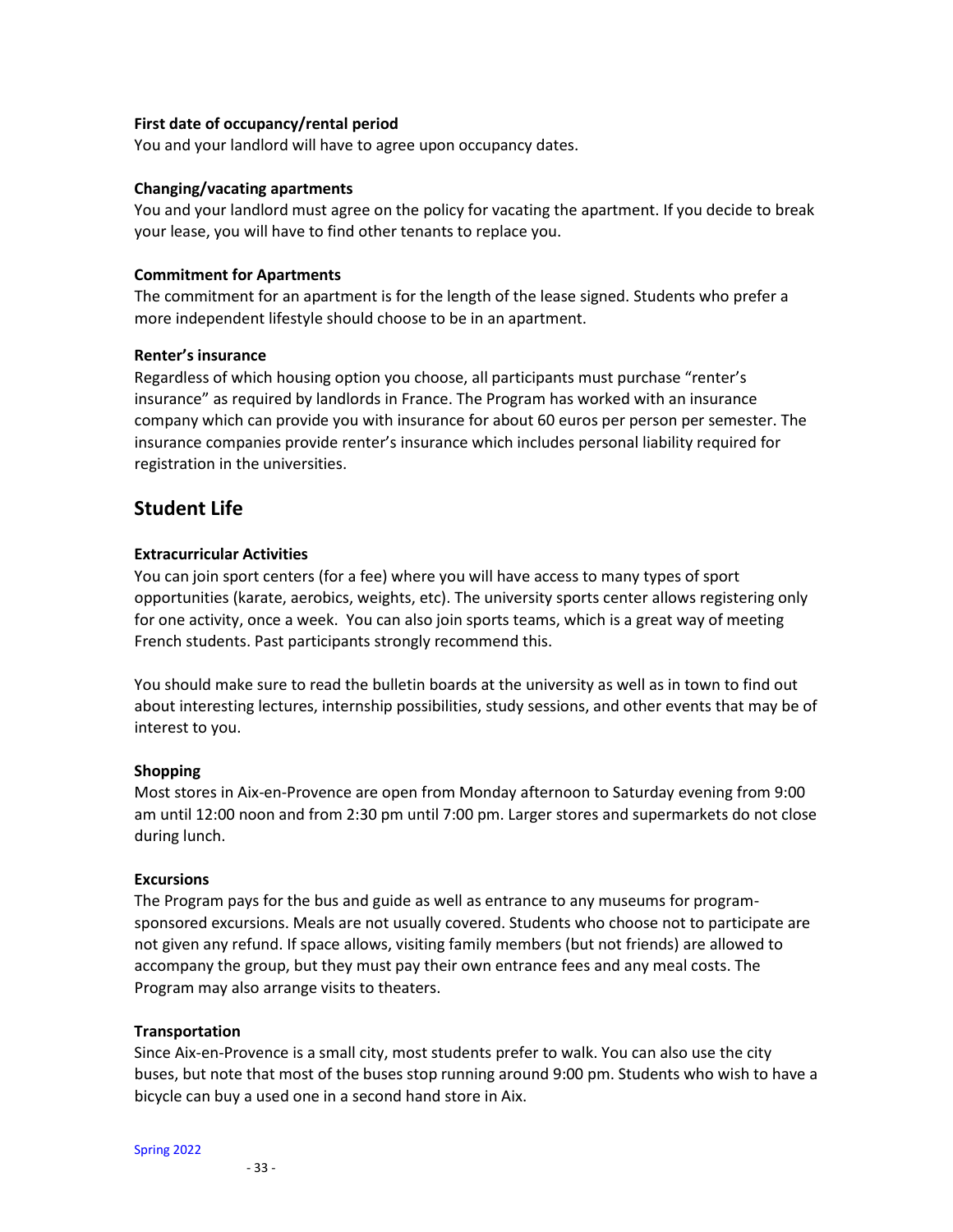You will have ample opportunities to travel during your stay in Aix. We advise you, however, not to let travel plans interfere with your study. For all trips lasting overnight or longer, for safety reasons, you must fill out a form with Patricia Reffay in the Program Office, indicating the approximate itinerary, dates, and addresses.

#### **Safety**

You are strongly discouraged from traveling to areas both in the country and in the surrounding areas that the U.S. State Department has designated as hazardous or has advised against travel. Make sure to check the U.S. State Department website for Travel Advisories and Consular Information Sheets for any country you are considering traveling to or through (http://travel.state.gov/index.html) before you make any travel plans. If you do not have access to the Web, check with the U.S. Embassy or Consulate nearest you.

In addition, make sure to leave your travel itinerary with the Patricia Reffay as well as with a family or friend in the U.S. in case someone needs to get hold of you in a hurry, as well as for your own protection.

#### **Communication**

#### **Telephones**

Time zone information: www.timeanddate.com/worldclock Country and city codes: www.timeanddate.com/worldclock/dialing.html

Calling from France to the U.S.:

(access code for France 00) +  $(1)$  + (area code) + (local number)

Calling from the U.S. to France:

 $(011) + (33) + (city code) + (local number)$ [\*omit the first zero in the ten-digit French phone number **only** when calling from the U.S.]

It is much more expensive to make a call from France to the U.S. than vice versa. With a smart phone or a laptop + Wifi connections, you may be able to easily communicate with friends and family in the US via different applications such as Facebook, iMessaging, WhatApp, or Skype. Upon arrival in France, you will be counseled to open a French mobile phone account at a very low rate (c. 20 euros/month) that includes phone calls and texts to the US. Your phone must be unblocked before you arrive in order for this work. If you do not wish to do this, you will want to check the international rates of your current plant. Be sure to have contacts in the US check their phone plans as well.

#### **Mail**

Only airmail is possible from France, at the increment of 20 grams (equivalent of a little less than 2 sheets of 20-weight typing paper). It takes from one week to ten days to reach the States. UPS and Federal Express services are available, but expect to pay nearly twice as much as in the U.S. and to pay, if necessary, very high customs charges.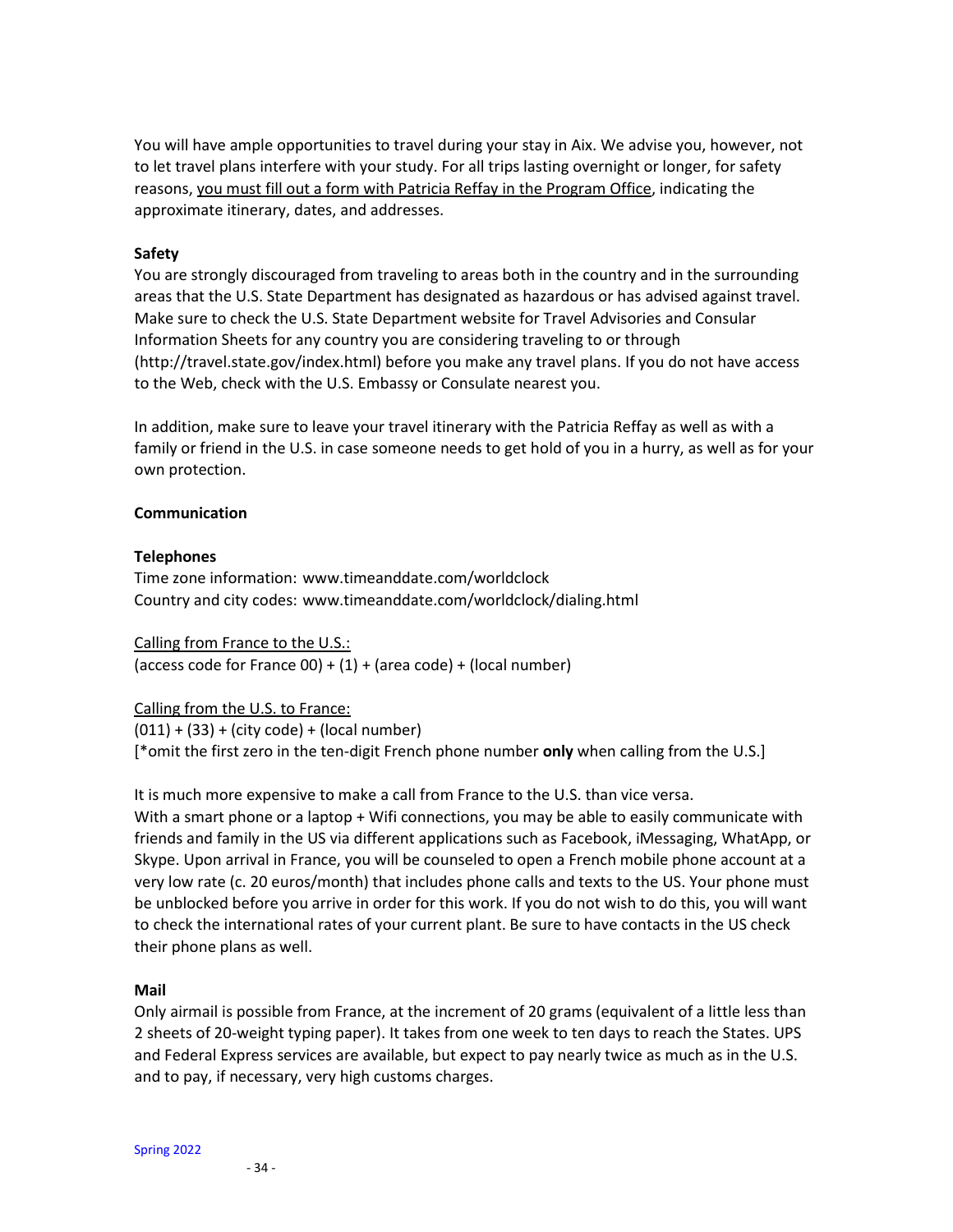Have your mail sent to the Program address, rather than your personal address. You will have a mailbox in the Program office and it will be easy for you to retrieve your mail. By using the Program address, your mail will not be lost if you are traveling and out of town.

## <span id="page-34-0"></span>**Student Testimonials**

The testimonials below are from past participants; they reflect various students' experiences and are included to provide different perspectives. APA does not endorse any specific view expressed in this section.

## **Preparations Before Leaving**

Pre-departure orientations in Madison helped a lot when thinking about what to bring, securing a visa, and buying a plane ticket. I also did some research about Aix in guidebooks and online which helped me visualize where I would be spending the next 10 months.

In terms of packing, the less the better. In France, it is very appropriate to wear the same outfit multiple times a week—on a whole, French people don't have as many clothes as Americans they prefer to buy fewer items that are of better quality. Nonetheless, the French women dress impeccably and it is easy to feel that you lack their level of sophistication, class…But don't let that get to you.

Bring a pair of sweatpants/yoga pants for when you are missing home but only wear them inside. Believe me, you **will** miss them, but you **will** get the French glare if you wear them in public.

Although it might be a busy time of the year with exams and such as you're preparing to leave, a couple kids from my program and I all found the time to get together for coffee before we left which really put me at ease because when we arrived in Aix we knew each other's names and some basic info which doesn't sound like a lot but every bit counts when you're being thrown into such a foreign environment.

## **Travel and Arrival Information**

If possible, fly into the Marseille airport and take a bus to Aix. Once you exit the airport walk as far to the right as you can, you will see a turquoise coach bus called a "Navette"…it is way cheaper than a taxi and will drop you right in Aix. If you are really worried about carrying your bags around, etc. then splurge for a taxi…but know it will be pricey. Come prepared with some euros already exchanged for transportation from the airport etc.

In your first few days in Aix go to the gare routiere (bus stop) and get a Carte Treize…it's free with a student ID and cuts the prices in half for traveling to any of the nearby cities (Arles, Avignon, Cassis, etc). So worth it!

### **APA Resources in Aix**

APA has some great resources that you would be silly not to use. For example, the onsite office and faculty whose job it is to be there for you. The office is a great place to study- they have extra computers, a nice open space, a library of books, and a printer- which I imagine you will use the most. (Oh, also WIFI! Pronounced "wee-fee" in French)